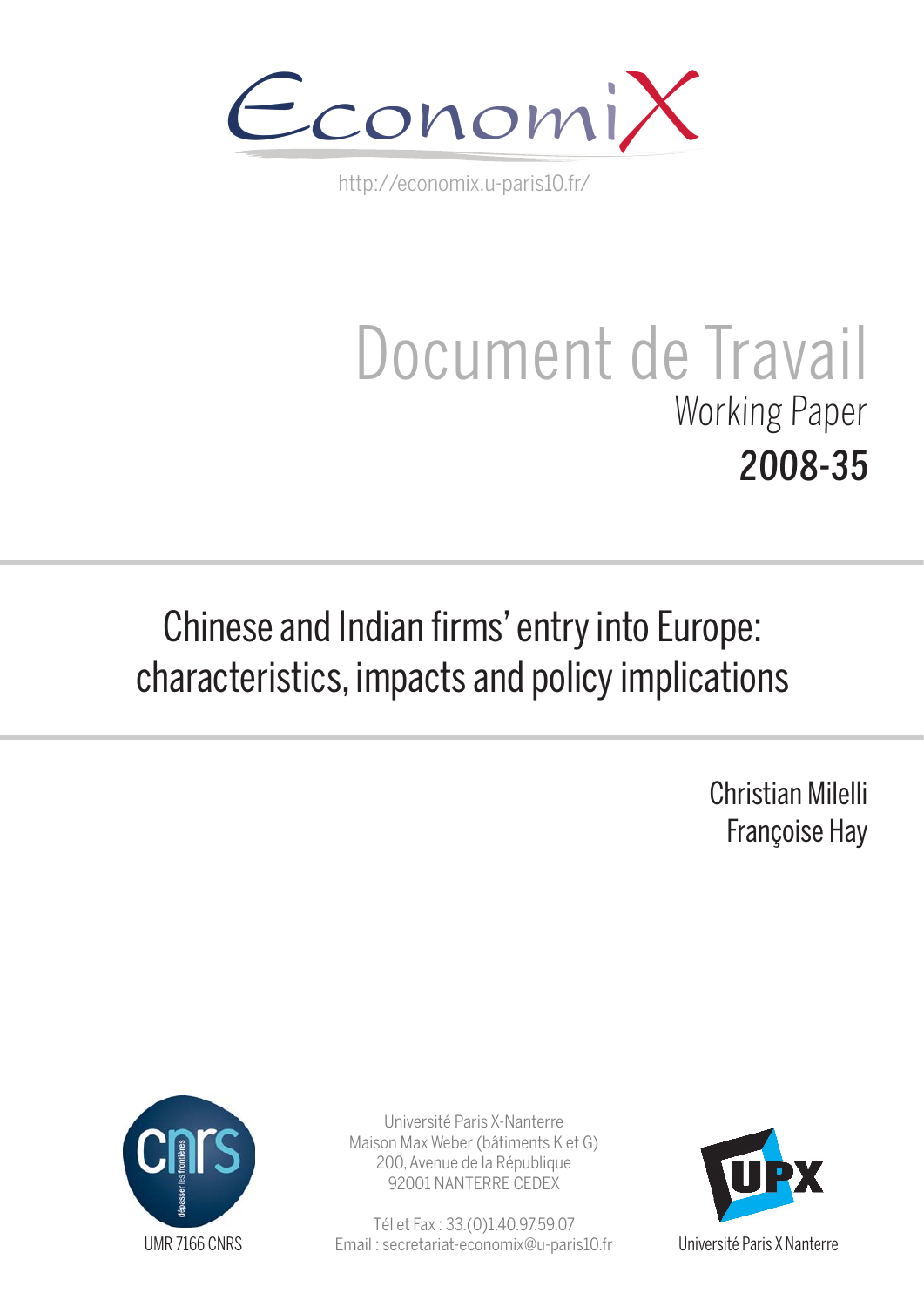## **Chinese and Indian firms' entry into Europe: characteristics, impacts and policy implications**

Christian Milelli<sup>1</sup> and Françoise Hay<sup>23</sup>

#### **Abstract**

This contribution deals with the rise of direct investment flows from 'third-world' to 'firstworld' countries. To analyze this trend, we chose to focus on China and India due to their high economic growth regime and their rapid pace to embrace the world economy, which place them at the forefront of the surging wave of FDI and multinational companies from emerging economies.

The European Union which is the largest host region worldwide for FDI flows is the target of the paper, and the central point is to better assess the possible effects of the arrival of Chinese and Indian firms on its economy.

The paper is based on firm-level data. After providing understanding on Chinese and Indian FDI on a global scale, we draw from the existing academic literature hypotheses that are tested on findings derived from a proprietary dataset. On the basis of these insights, we identify and discuss the plausible economic impacts of those investments on European economies.

*Keywords: foreign direct investment, European economies, policy implications*

*JEL Classification: F14, F23*

<sup>1</sup> Research Fellow, *Centre National de la Recherche Scientifique, EconomiX*, University of Paris West-Nanterre La Défense, France.

Contact author: [christian.milelli@u-paris10.fr](mailto:christian.milelli@u-paris10.fr)

<sup>2</sup> Associate Research Fellow, *Centre de Recherche en Economie et en Management*, University of Rennes 1, France.

Contact author: [hay35@aliceadsl.fr](mailto:hay35@aliceadsl.fr)

<sup>&</sup>lt;sup>3</sup> The authors are grateful for the helpful comments and suggestions from the participants to the Conference ‗Emerging Multinationals: Outward foreign investment from Emerging and Developing Economies' held in Copenhagen, 9-10 October 2008, as well as Sergey Filippov. Remaining errors are obviously our own.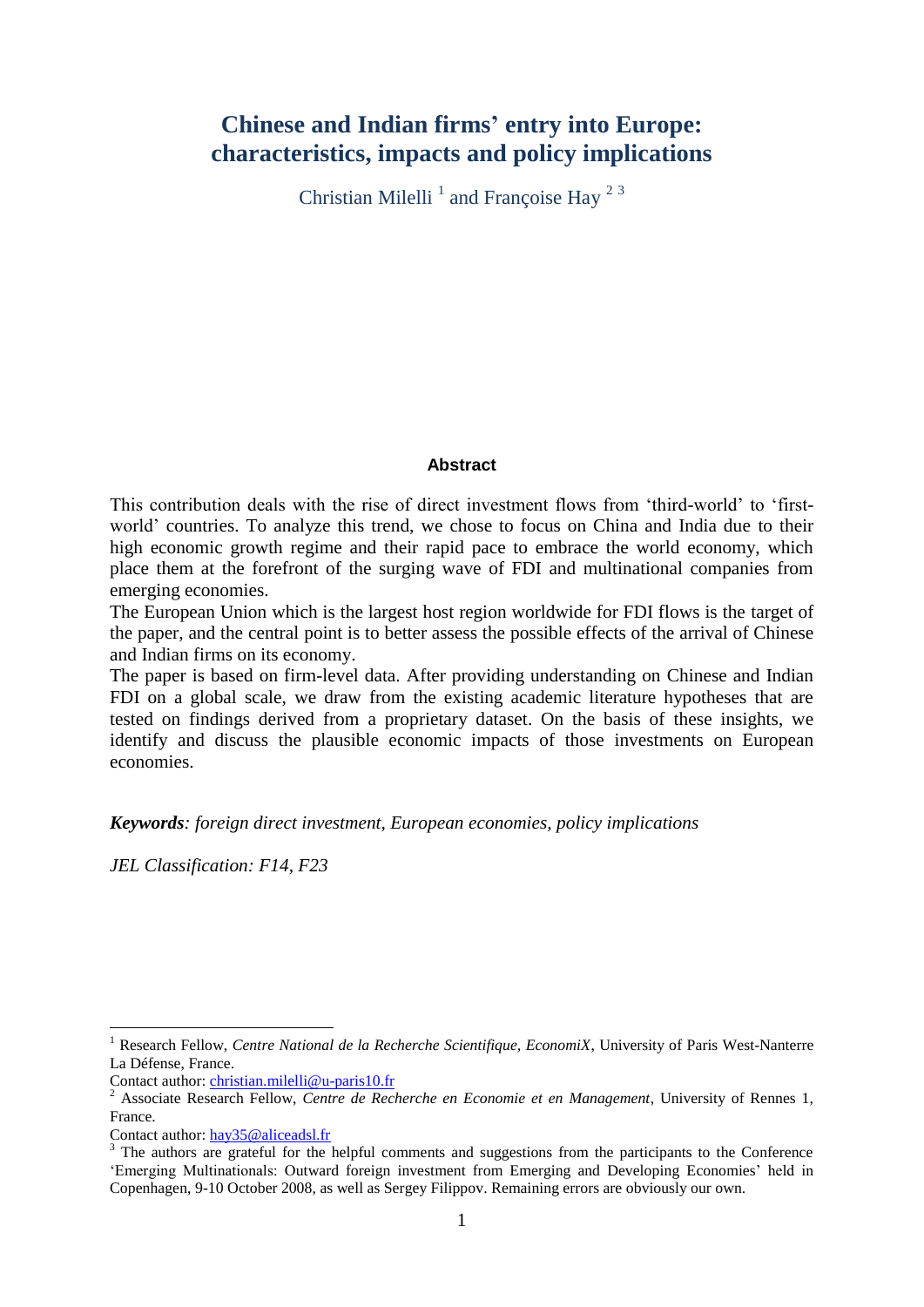#### **INTRODUCTION**

<u>.</u>

The extent and amount of Chinese and Indian investment has vastly increased on all continents over the last few years, and Europe is getting its share since 2002. Even if the phenomenon is very recent and still of modest magnitude for Europe, it makes good economic sense to get a better knowledge of it and to identify the discernible trends.

The reasons of such interest are well balanced: on the one hand, China and India have embarked in a high economic growth regime and their firms are at the forefront of the surging wave of multinational companies originating from the 'third-world' and, on the other, the European Union is the largest host region worldwide for FDI flows<sup>4</sup> and a significant trade partners with both Asian economies<sup>5</sup> as both aspects are increasingly interrelated. Besides, some high-profile merger-and-acquisition deals involving Chinese and Indian companies have been fulfilled across Europe<sup>6</sup> these last years.

This general issue is however still underdeveloped by academics whereas the available information is either too aggregated or, when accessible at a micro-level, largely anecdotal or fragmentary.

Our first main motivation was to get convincing evidence about the characteristics of the European affiliates of Chinese and Indian companies. One can rightfully ask why it is relevant to consider India and China together as home-countries, rather than China alone or India alone, or than the emerging economies as a whole? At least, two reasons stand out. First, both Asian countries are, to date, the main emerging countries exhibiting outward FDI (OFDI) in Europe, if the Federation of Russia is put aside. Second, such a choice allows us to bypass the usual limitation of individual monograph and to enrich the analysis thanks to comparisons, because each country has its own specificities (distinct economic, social, regulatory, legal and historical features).

Our second motivation was to stimulate the discussion in a very new area, namely the possible effects of the arrival of Chinese and Indian companies in Europe.

We had in mind two research questions. The first one is basically academic-oriented and aims to test the soundness of the traditional theoretical approaches adopted to explain OFDI from advanced countries, and see if the displayed attributes by the 'newcomers' fit the standard framework. The second question is more policy-oriented and tries to address the possible

<sup>4</sup> With more than 800 billion of dollars in 2007 it accounted for 44% of the world total.

<sup>&</sup>lt;sup>5</sup> This is particularly true for China. Note that the Russian Federation as part of the emerging countries group (or BRICs) is also a prominent trade partner for the EU.

<sup>6</sup> Thomson from France was sold to the Chinese TCL, Jaguar and Land Rover UK icon brands were sold to the Indian Tata Motors, among others.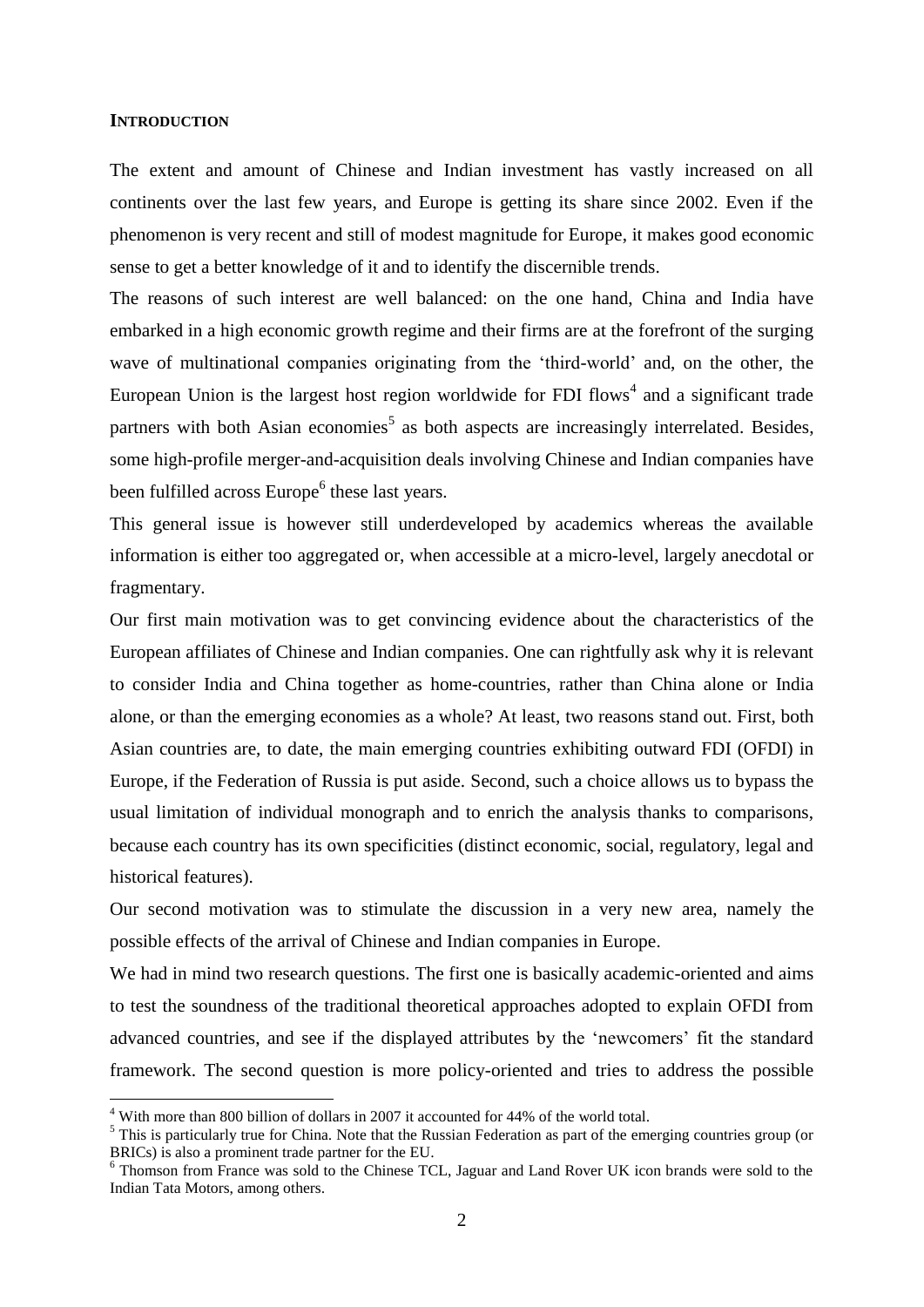economic impacts of Chinese and Indian investments on European economies, and also to look into their policy implications.

The paper is structured as follows:

In the first section, we introduce the existing academic literature related to our topic and draw the main hypotheses.

In section 2, we briefly provide some insights of Chinese and Indian FDI on the global stage, and we draw the salient features of Chinese and Indian affiliates in Europe from the dataset, and then we match and test them with the related literature.

In section 3, we identify, categorise and discuss the possible economic impacts of these new investments on European economies on the basis of their main characteristics.

Last, we put in perspective the outcomes and explore what policy issues the arrival of Chinese and Indian multinational companies (and presumably Southern ones in general) could imply at national and EU level.

#### **Section 1. THEORETICAL CONSIDERATIONS**

<u>.</u>

Our purpose here is to review the relevant academic literature as a way to draw up general hypotheses. The current academic literature on FDI from emerging economies is grounded on theories and studies developed to explain the motives and pattern of FDI in general (or supposed to be). S. Hymer (1960), R. Vernon (1966), C. Kindleberger (1969), R. Caves (1971) and P. Buckley and M. Casson (1976) were prominent contributors in providing basic assumptions: they had in common to explain FDI by market imperfections and to postulate that would-be multinationals must possess specific advantages (tangible or intangible assets) over local firms in order to face higher transactional costs and therefore to succeed in foreign markets. In a similar vein, J. Dunning (1974, 1978, 1981) provided arguably the most exhaustive framework called the eclectic theory – better known as the OLI theory with  $\degree$ O' for ownership, 'L' for location and 'I' for internalization. Accordingly, firms undertake FDI when meeting the three above conditions. This approach has emerged as the central paradigm during the 1980s and 1990s, and is still dominant in the literature on International Business. However, the rise of multinational firms from developing countries pointed some limitations in the explanatory capacity of the OLI theory, due in particular to its static aspect. J. Dunning

(1981) further proposed the investment development path hypothesis (hereinafter IDP)<sup>7</sup> which

 $<sup>7</sup>$  Later J.H. Dunning and R. Narula (1996) introduced some refinement by incorporating dynamic interaction</sup> between variables.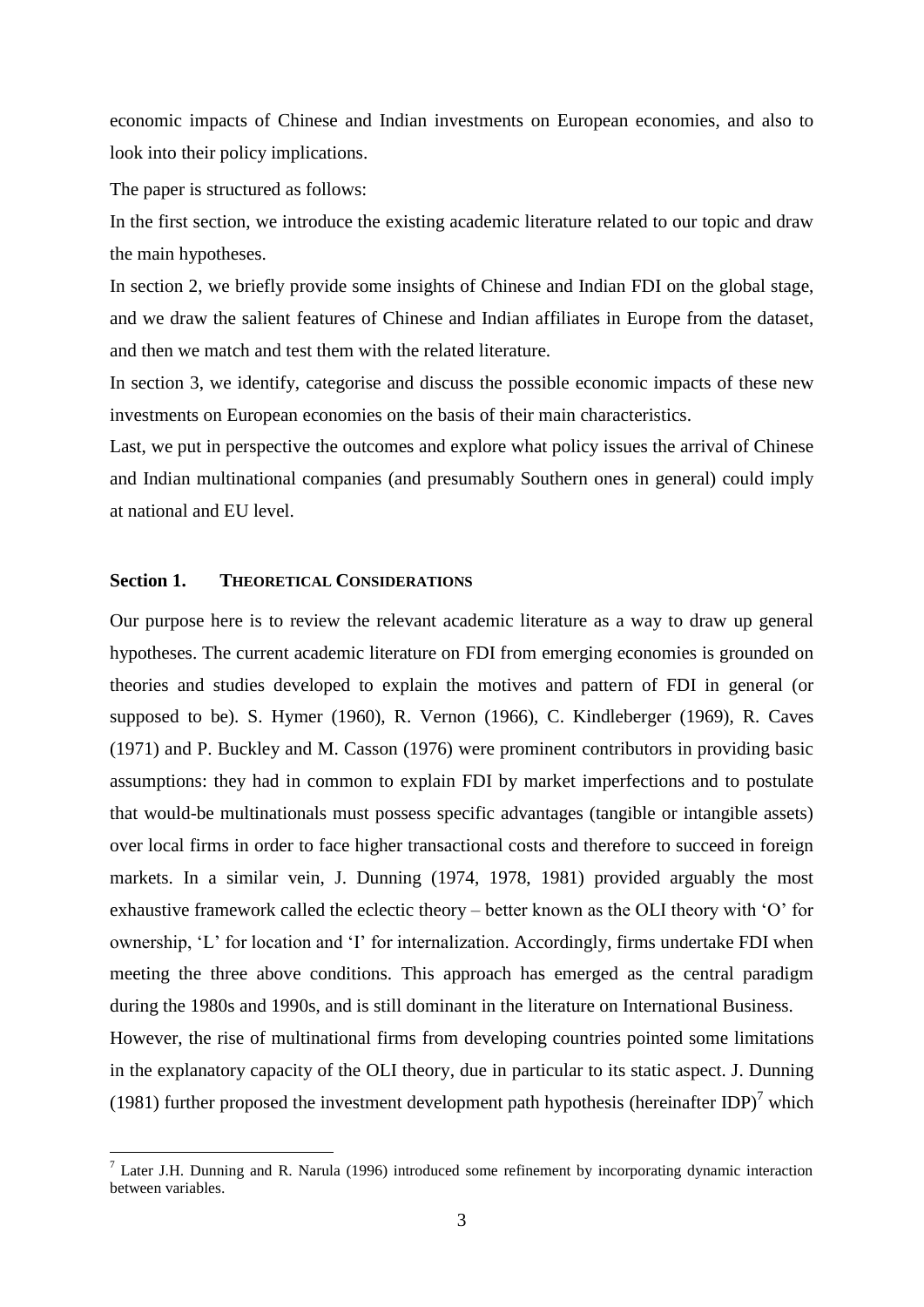asserts a causal connection between outward investment and the country's relative stage of development seized by its gross national product per capita – both variables being normalised by the size of the country population. He postulates that higher income levels of a country are associated with higher levels of OFDI. Thanks to its focus on the idiosyncratic and contextual aspects of the home country along with its dynamic aspect, this approach provides a framework better suited to the ongoing phenomenon. It has been extensively used and tested on numerous countries.

More recently, the rise of a 'second wave' of multinational companies from large emerging economies (e.g. BRICs) has come under closer scrutiny by academics. Of course, the current stage of the world economy is a tremendous force that greatly affects the activities of multinational firms in general (Dunning 2005). C. Bartlett and S. Ghoshal (2000) highlight that the firms from developing countries may seize the opportunity to move overseas even if they do not necessarily have peculiar advantages based on superior technology or competitive products.

Also, many authors such as K. Sauvant (2005), S. Mathews (2006), A. Goldstein (2007), P. Buckley *et al*. (2007), and P. Gammeltoft (2008) estimate that, in order to address their lack of specific competitive advantages, which was a prerequisite in conventional explanations<sup>8</sup>, the firms from emerging economies when they invest abroad take advantage of the new context (relentless globalisation) or their home-country characteristics.

Furthermore, in reaction to conventional theories prone to explain extensively motivations of multinational companies by incentives in the host countries, more scholars put emphasis on the characteristics of the home-country context (Buckley *et al*. 2007; Matthews 2006; Morck *et al.* 2008; Dunning 2008).

In quite a reverse perspective, J.H. Dunning (2008) sees the home-country common advantage as the main driver for emerging country's firms. He also adopts together with other social scientists a more systematic approach (push versus pull factors) to categorize the constraints and incentives related to the investment decisions without opposing the conventional approach. P. Tolentino (2008), estimates that firms from emerging economies have rarely ownership advantages to insure success in their investments abroad, and that features of their home country, in terms of institutional settings and cultural context, are particularly relevant and worth considering when one regards their related behaviour and choices<sup>9</sup>.

<sup>&</sup>lt;sup>8</sup> Besides, they were focused on 'first-movers' of European and North-American multinational companies.

<sup>&</sup>lt;sup>9</sup> More broadly, the current institutional literature emphasizes the institution requirements as preconditions for economic growth.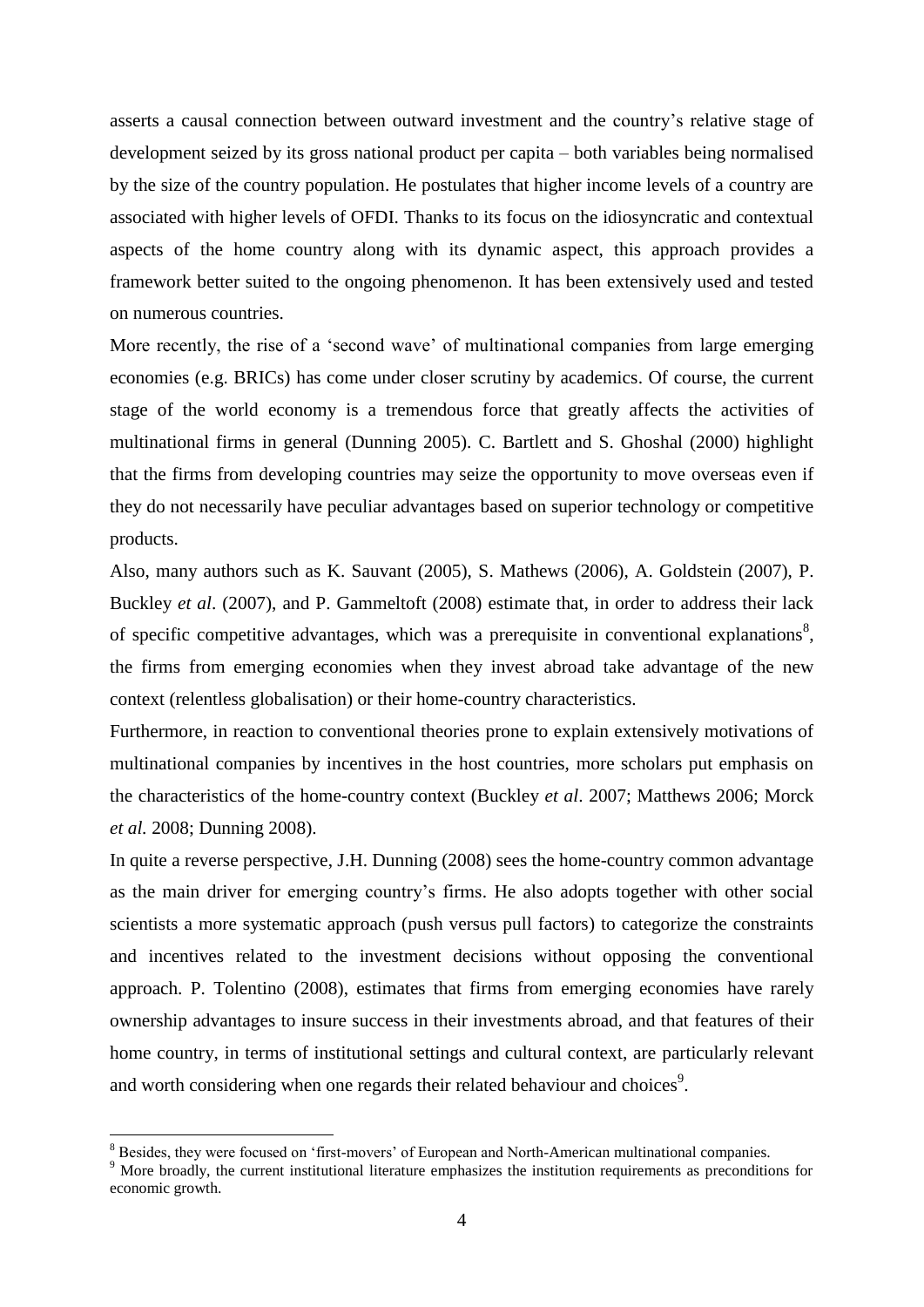S. Matthews (2006) underlines the strategic goal of the latecomer multinationals: catch-up with the incumbent multinationals, and move as fast as possible from imitation to innovation. Three processes are mobilised by these companies  $-i.e.$  the linkage or interconnections with the global value chains, the leverage of their capabilities, and through repeated practice they get the appropriate learning.

A number of additional points have been raised in the literature. For example, 'psychic distance' introduced by the so-called Uppsala model (Johanson and Vahlne, 1977) can be a useful concept when studying multinationals from emerging economies. Indeed, it encompasses the cultural, linguistic, institutional and developmental levels and other gaps between a firm's country of origin and the countries to which it may internationalise.

Actually, among emerging economies, China and India are getting the lion's share of the academic interest. If the contribution for the Chinese side is to date more substantial, some Indian scholars are taking a fresh view on the Indian ongoing experience.

The academic view of Chinese OFDI bound to developed countries and its underlying rationale are not uniform. Indeed, on the one hand, the rise in acquisitions by Chinese firms across Europe validates the Dunning's theory (1998) of asset-seeking motivation and the observations made by P. Deng (2004, 2007). However, the pace remains slow, presumably because of the sizeable absorptive capabilities that Chinese companies need, before they become efficient in their undertakings. Another limitation is the frequent need to keep the acquired firm's managerial staff in place: that involves high costs, especially when compared to current Chinese standards. In this regard, H. Rui and G. Yip (2008) see the foreign acquisitions made by Chinese firms as a mean to acquire 'strategic capabilities' to offset competitive disadvantages and to leverage ownership advantages.

On the other hand, J. Zhan (1995) and P. Buckley *et al.* (2007) have pointed the predominance of market-seeking motivations of Chinese and Indian firms in Europe. J. Zhan advances that this characteristic is somehow the logical consequence of China's export oriented policy over the past years with FDI following their export channels to expand market shares. P. Buckley *et al.* pursue a little different line of reasoning: since market-seeking strategies are often correlated positively with large markets in developed countries, the engagements of Chinese multinationals may be driven by market-seeking motivations.

On the opposite, the IDP hypothesis is shared by most economists. X. Liu *et al.* (2005) investigate the relation between China's development path and its outward FDI. They bring convincing evidence that the pattern followed by Chinese outward FDI has so far been largely consistent with the prescriptions of the Dunning's hypothesis.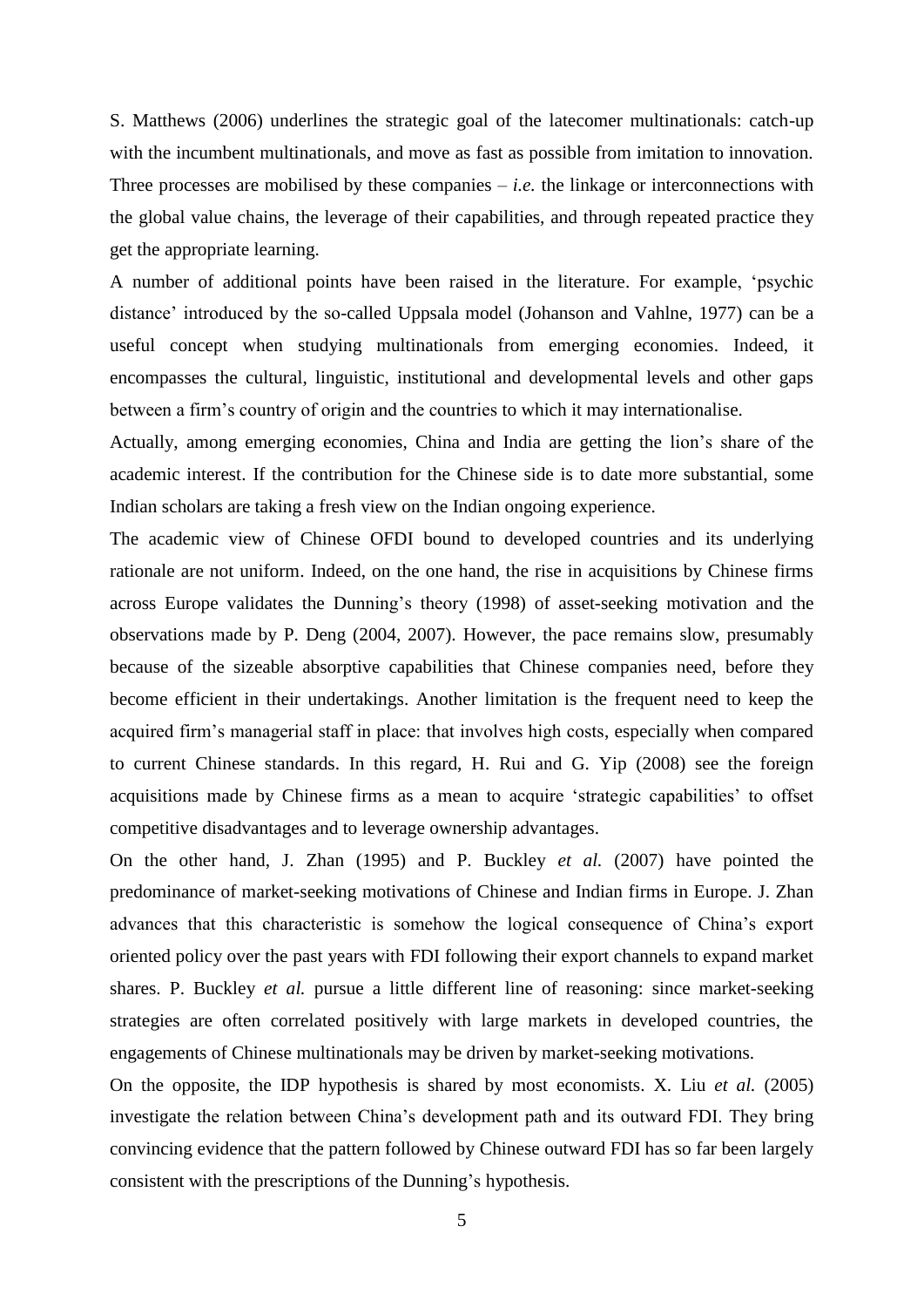J. Child and S. Rodrigues (2005) use a broader approach on China's OFDI. To better portray the patterns and the internationalization motives of domestic companies, the authors place them at the interplay between globalisation and the domestic socio-economic settings, altogether subsumed in a political economy framework. They connect 'inward' and 'outward' internationalisation as one single process. Moreover, by taking into account the very nature of the Chinese economy, the authors bring in alternative views on the push factor side. They argue that initially disadvantaged firms from countries like China can acquire the necessary assets to offset these drawbacks through partnerships arranged with foreign multinationals, either in their home country ('inward internationalization'), or abroad ('outward internationalization').

P. Nolan (2001) and F. Wu (2005) have also underlined the importance of the push factors in the Chinese context, particularly the minus side (harsh general conditions, severe competition and overcapacity, and heavy-handed interventionism by the State).

In the case of India, J. Pradhan (2007) and other Indian scholars (Nagaraj 2006, Nayyar 2007) have comprehensively documented the emerging phenomenon of outward FDI and multinational firms. They give an in-depth understanding with the major characteristics of the whole phenomenon, *i.e.* the predominance of developed countries as recipient ones (particularly Europe), the relatively narrow sector distribution and the incline for takeovers (including hostile bids).

In conclusion, two general hypotheses largely shared by scholars can be drawn from the existing academic literature.

Firstly, the general theory seems still appropriate: put simply, OFDI is explained in terms of China and India's stage of development, and the IDP hypothesis is a valid tool, as well as the increased context of globalisation.

Secondly, due to the growing awareness that FDI from China and India are, in some respect, unique, it is postulated that the formal and informal set of institutions in these countries (presumably emerging countries in general) shape the strategy and the performance of their enterprises – be at the domestic or the international level – and have to be taken in consideration.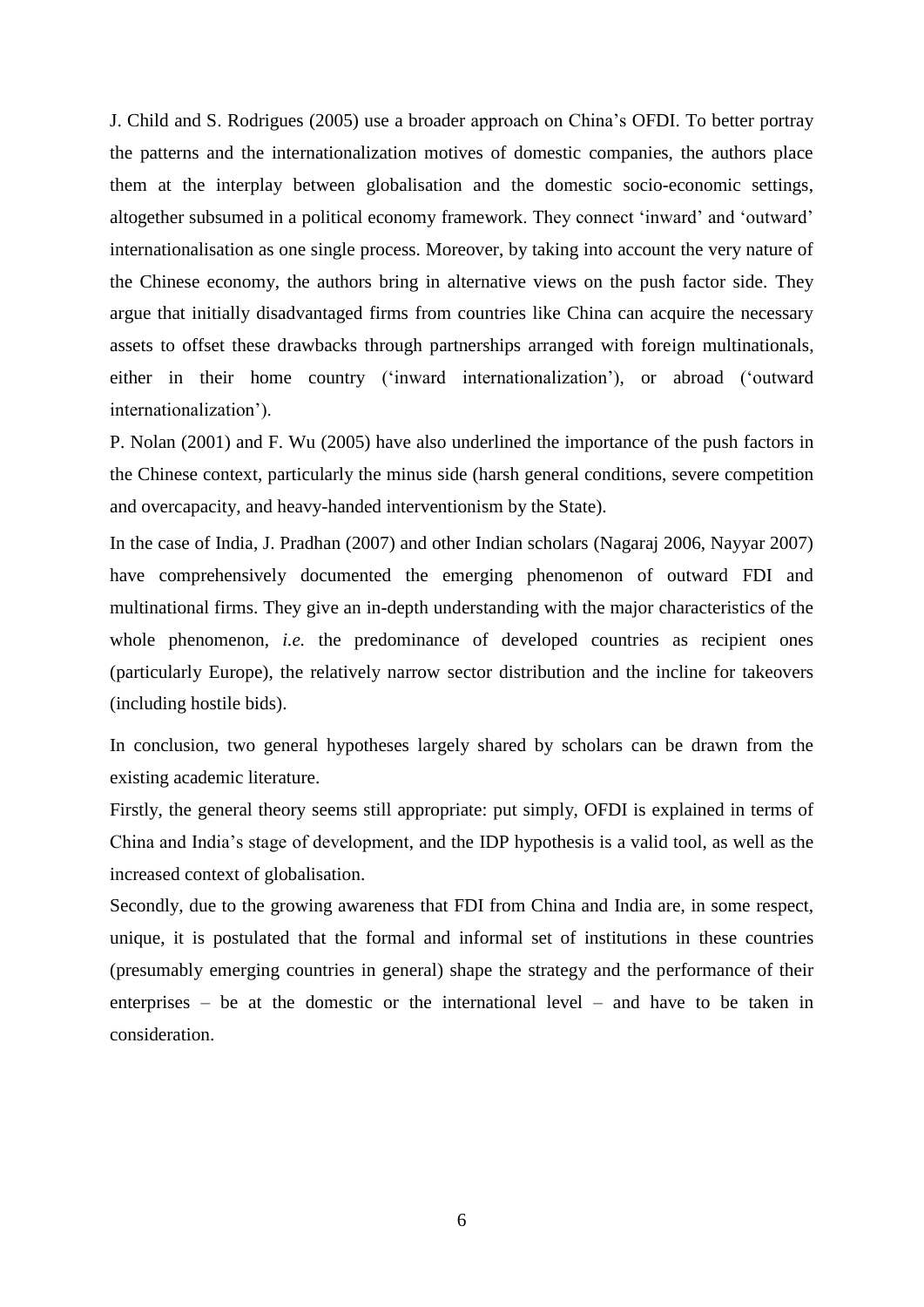### **Section 2. THE EMPIRICAL ANALYSIS AND DATA DESCRIPTION: A FIRM'S LEVEL PERSPECTIVE**

#### **2.1 The background: China and India's FDI in a global perspective**

Worldwide data on FDI which are regularly released by the UNCTAD show that outward FDI from China and India are still low in volume and value when compared with the global picture (table 1). Note that it's a relatively new phenomenon with more than half of the operations being carried out since 2002.

|                         | 1990  | 1995  | 2000                              | 2001 | 2002 | 2003 | 2004  | 2005  | 2006                       | 2007  |
|-------------------------|-------|-------|-----------------------------------|------|------|------|-------|-------|----------------------------|-------|
| World                   | 1,763 | 2,901 | $(6,148)$ 6,319 6,866 8,197 9,732 |      |      |      |       |       | $10,672$   12,474   15,602 |       |
| Developing<br>countries | 133   | 311   | 817                               | 807  | 849  | 859  | 1,036 | 1,274 | 1,600                      | 2,288 |
| <b>Mainland China</b>   | 2,5   | 16    | 28                                | 33   | 35   | 37   | 39    | 46    | 75                         | 96    |
| Hong Kong SAR           | 12    | 79    | 388                               | 352  | 370  | 336  | 406   | 470   | 689                        | 1,026 |
| India                   | 0.3   | 0.5   | 1.9                               | 2.1  | 2.5  | 5    | 6.6   | 9.6   | 13                         | 29    |

**Table 1**. Stocks of OFDI from mainland China, Hong Kong SAR, and India – 1990-2006 (billions of dollars)

Source: UNCTAD 2008

<u>.</u>

By the end of 2007, India, China and the China's Special Administrative Region (SAR) of Hong Kong respectively held 0.2%, 0.6% and 6.6% of FDI's world stocks, and 1.3%, 4.2% and 45% of the stockpile of developing countries. So far, Chinese investments are higher than Indian ones: 96 billion of dollars – 1,122 billion if FDI from Hong Kong SAR is taken into consideration as it is the place that attracts the highest amount of Chinese OFDI with a substantial part returning to mainland China through round-tripping route or being provisionally invested into offshore financial centres<sup>10</sup> – versus 29 billion of dollars for India in 2007 (table 1).

 $10$  Y. Huang (2008) documents this point at a micro-level: "Until 2005, many of the high-tech and so-called strategic industries were declared off-limits to domestic private entry in China. As a result, indigenous private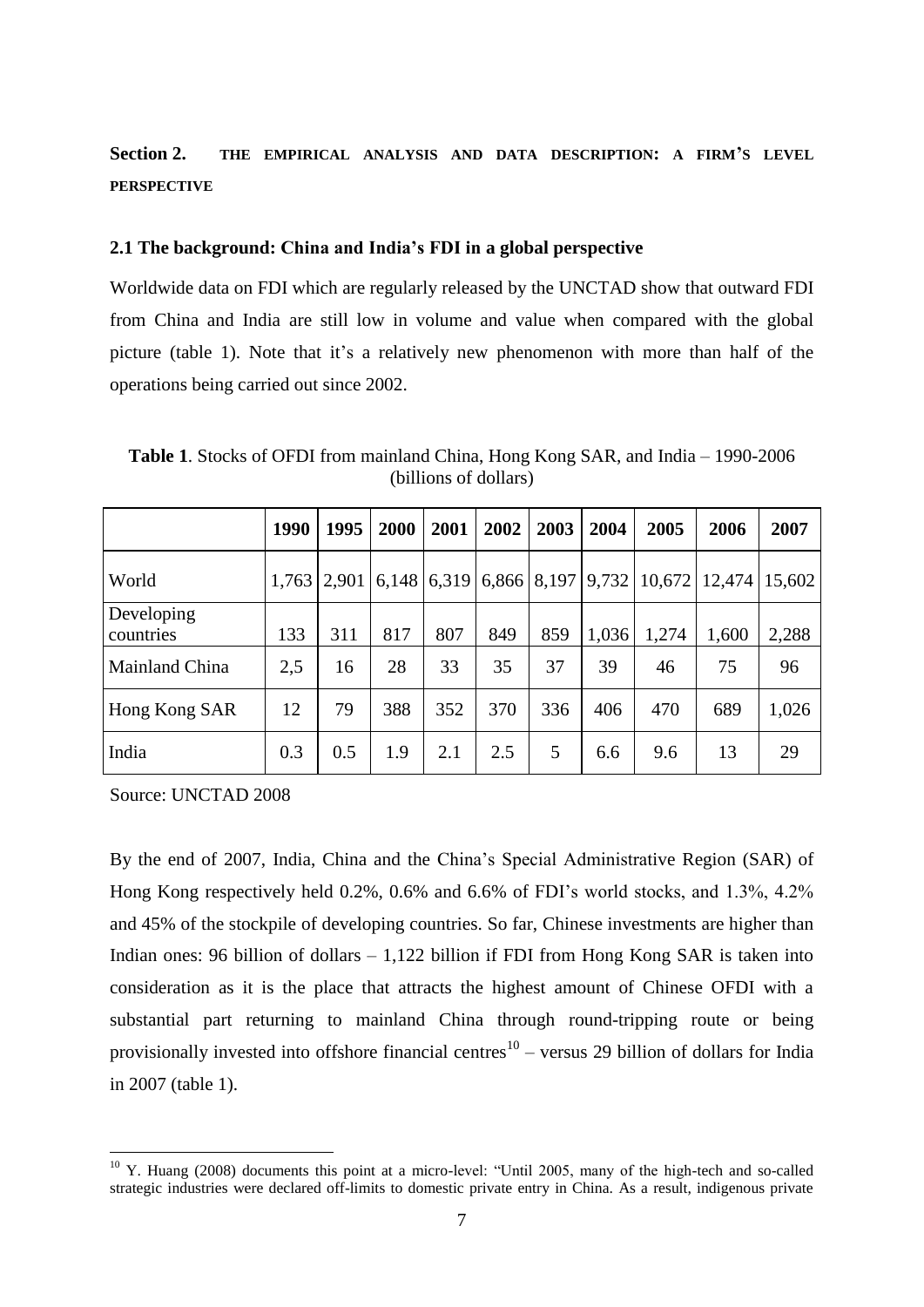Table 2 conspicuously shows that the pace is gaining momentum for Chinese and Indian OFDI since 2004 – it is particularly impressive for Indian flows between 2005 and 2006 – whereas the discernible trend for the Hong Kong SAR outflows is more problematic during the same time period.

|                                                                      | 2000 | 2001 |     | $2002$   2003   2004   2005 |                   | 2006         | 2007 |
|----------------------------------------------------------------------|------|------|-----|-----------------------------|-------------------|--------------|------|
| Mainland China   1   6.9   2.7   2.9   5.5   12.3   21.2             |      |      |     |                             |                   |              | 22.5 |
| Hong Kong SAR   59.4   11.3   17.7   5.5   45.7   27.2   44.9   53.2 |      |      |     |                             |                   |              |      |
| India                                                                | 0.3  | 0.8  | 0.4 |                             | $0.9$   2.2   2.5 | $\vert$ 12.8 | 13.6 |

**Table 2.** FDI Outflows from China, Hong Kong, and India, 2000-2007 (billions of dollars)

Source: UNCTAD 2008

 $\overline{a}$ 

If FDI outflows and inflows for India are relatively balanced, China tells a different story with inflows much greater than outflows: in 2007, if China's inward FDI flows amounted to 83.5 billions of dollars, outward FDI flows for the same period had a total of 22.5 billions of dollars. Of course, the opening and the integration of the Indian economy to the global economy is more recent – 1990s versus the end of the 1970s for China.

entrepreneurs could grow their business only via foreign registration, particularly in Hong Kong" (Lenovo case is particularly illustrative).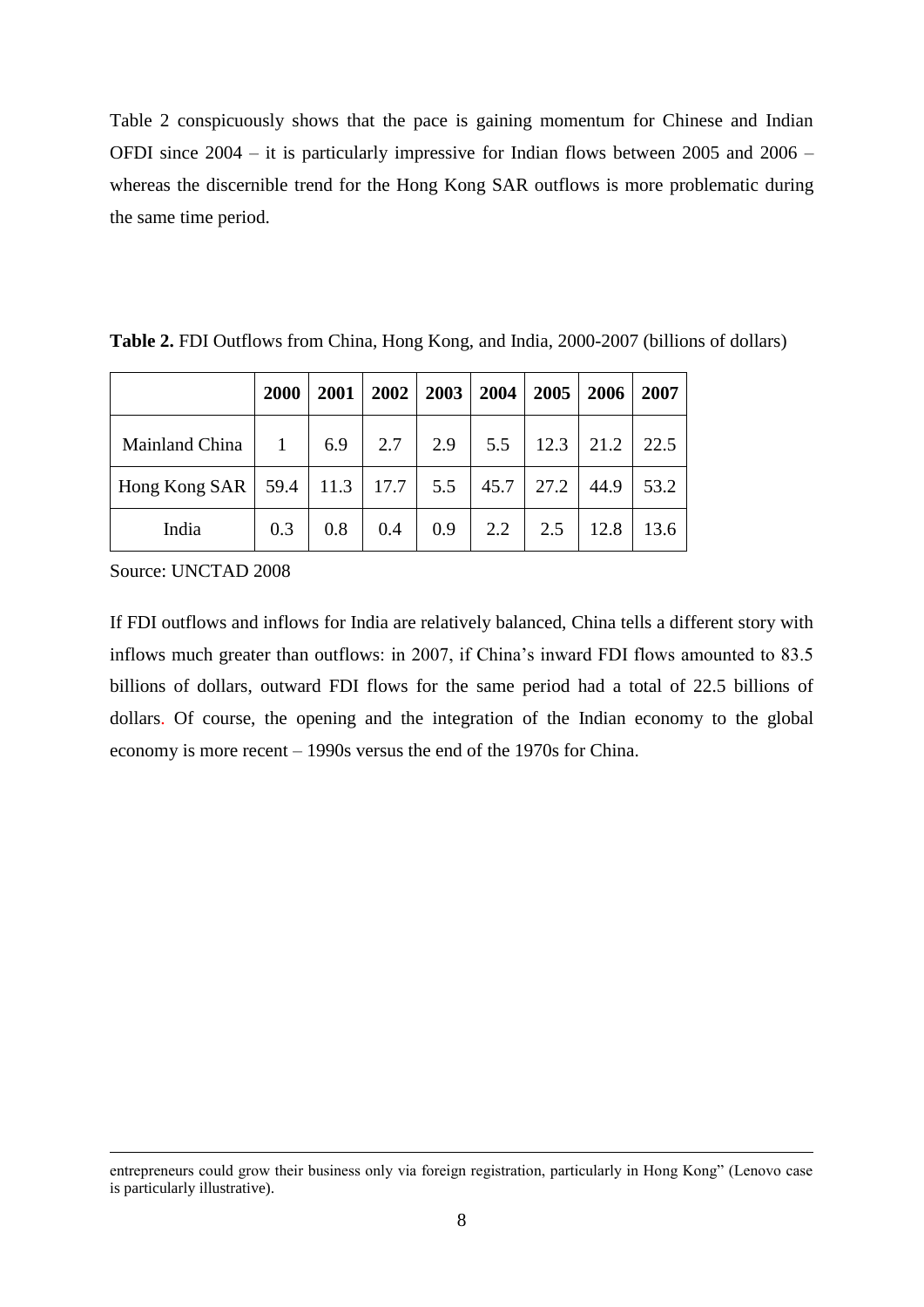

**Figure 1a.** Chinese OFDI stocks by region, December 2006 (billions of dollars)

Source: Chinese Ministry of Trade

**Figure 1b.** Indian OFDI stocks by region, April 2006 (billions of dollars)



Source: Reserve Bank of India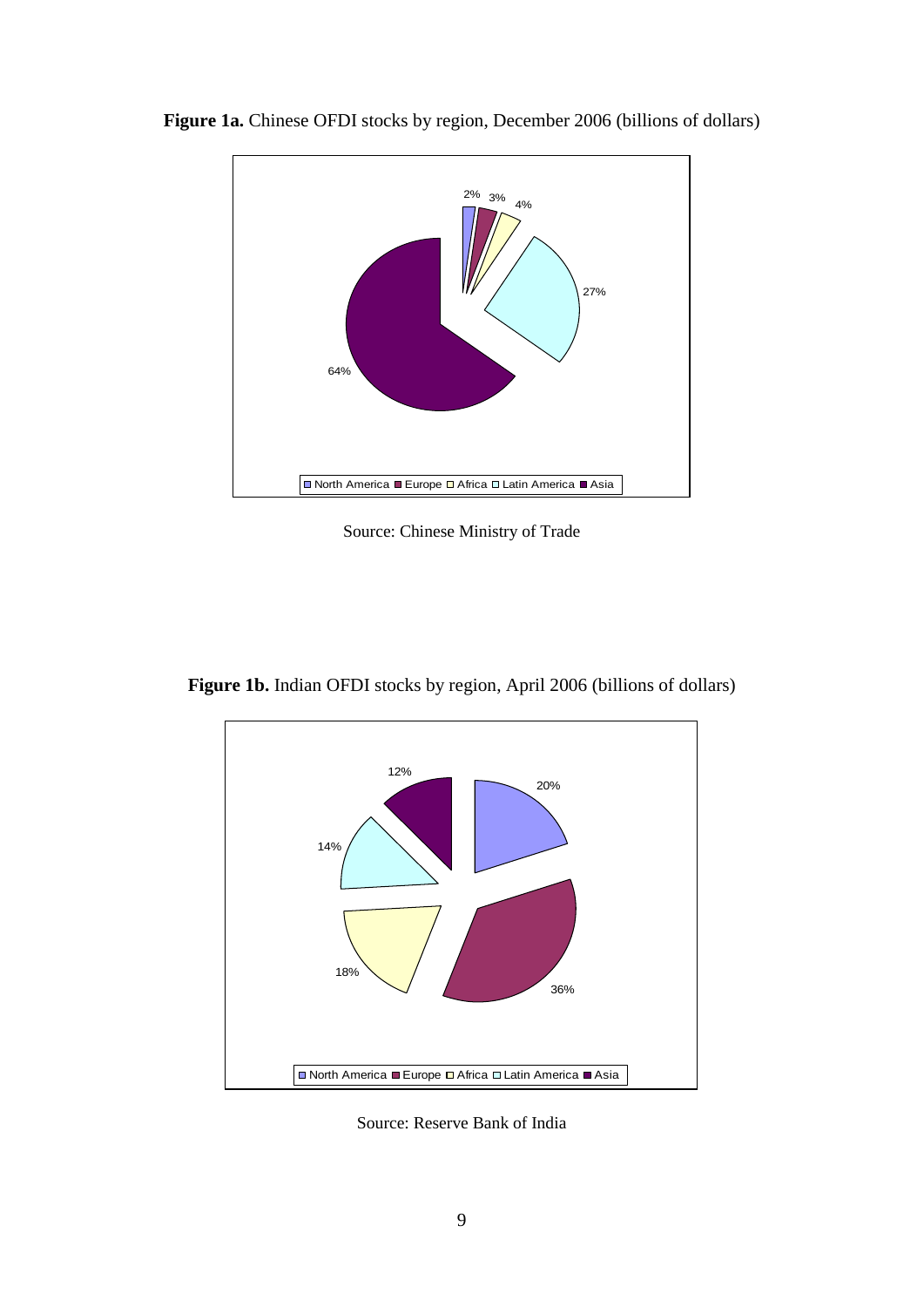Another difference lies in the fact that Indian firms mainly invest in developed countries while Chinese firms are more prone to elicit the developing ones. As a result, Europe is the first destination for Indian  $FDI<sup>11</sup>$  followed by North America, while Asia and Latin America are the primary goals for Chinese firms whereas Europe gets a tiny part (figures 1a and 1b).

In summary, if macroeconomic data on Chinese and Indian OFDI are worthwhile when one wants to sketch out the general trend, they obscure relevant details which matter both for the analysis of the nature and behaviour of the economic agents, and for drawing the right policy implications. Actually, on the one hand, outflows are overestimated because of round-tripping investments in both cases (China - Hong Kong SAR – China, and India - Mauritius - India), or flows following circuitous route through tax havens (Virgin Islands, Cayman Islands or Bermuda). On the other hand, outflows are underestimated because many of them are financed from funds raised abroad – *i.e.* reinvestment of earnings, loans from the parent company or new equity raised through financial markets in host countries or on international markets – all of this combined and not usually taken into consideration by official data. Last, Chinese and Indian firms in their own right often discount the amounts they invest abroad to avoid controls of exchange (until March 2006 in China), to pay taxes, and in some cases to play off anticipated critics of 'unfair competition' as a consequence of their arrival.

#### **2.2 Data collection**

1

In order to analyse the investment carried out by Chinese and Indian enterprises across Europe since the early  $1980s^{12}$ , we constructed our own data base while referring to multiple sources<sup>13</sup>. Additional information was gleaned from annual corporate reports and press releases; besides, information was collected through selected face-to-face interviews in order to get more detail on some critical points $14$ .

Our aim was to collect significant (real or potential) operations undertaken across Europe. Two modes of entry stand for the bulk of these ventures: the setting up of subsidiaries on one side (also called *greenfield* investments), and the acquisitions (or controlling interests)<sup>15</sup> of

 $11$  In reality the Federation of Russia accounts for nearly 70% of the current stock far head the United Kingdom.

<sup>&</sup>lt;sup>12</sup> Actually, the data span the period from 1980 to 2007.

<sup>&</sup>lt;sup>13</sup> From investment promotion agencies, Thomson Reuters database, and Chinese and Indian embassies in Europe.

<sup>&</sup>lt;sup>14</sup> The authors have conducted them across Europe during the second half of 2007 through a structured questionnaire to match up available information or to get new one.

For the sake of clarity: acquisition is a transaction that gives the acquiring firm a majority stake  $-$  *i.e.* more than 50% – whereas controlling interests range from 10% up to less (or equal to) than 50%. It has to be reminded that according to the current international standard, the proportion of equity ownership needed for an investment to qualify officially as 'direct' is 10%.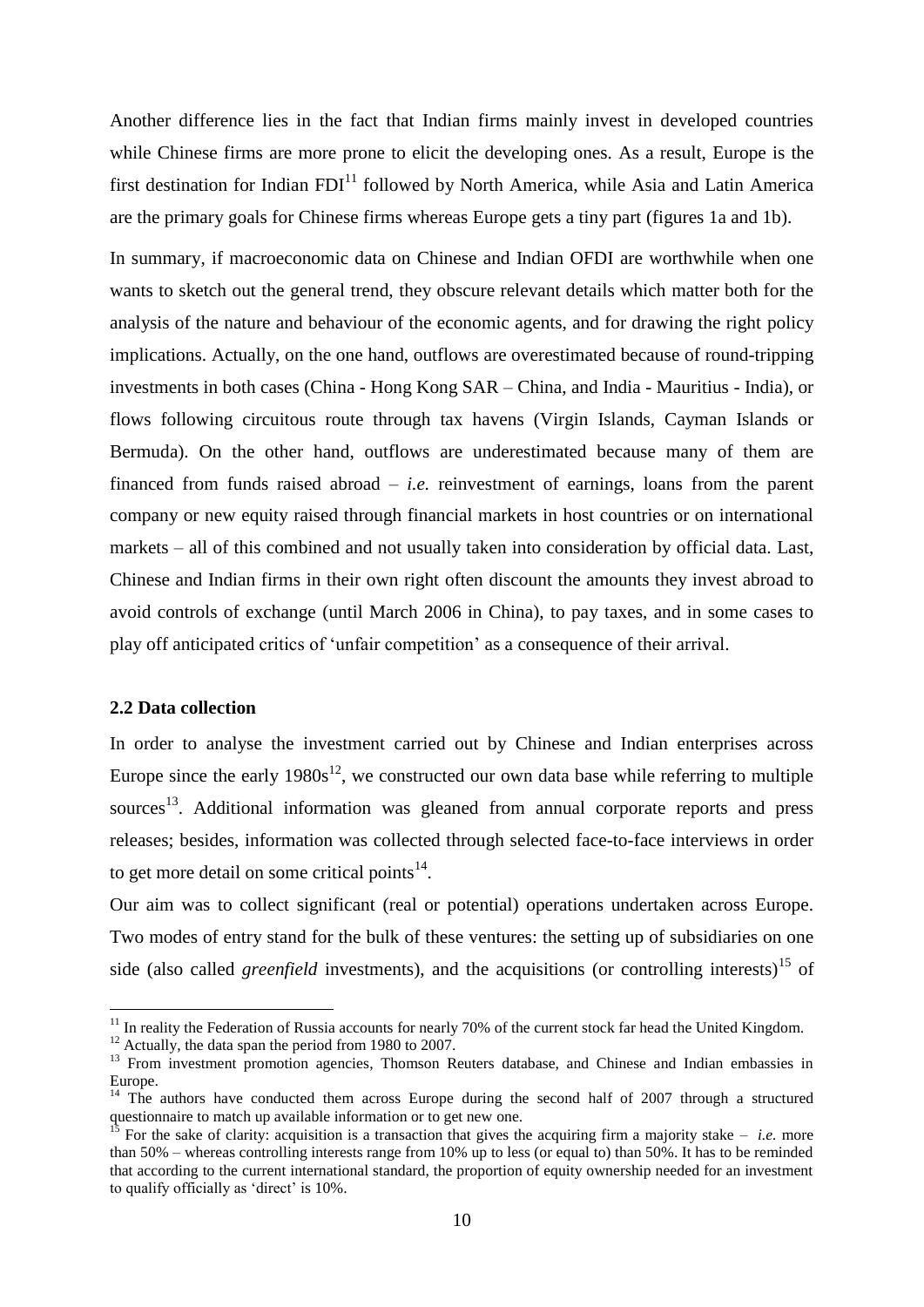companies on the other. Other modes such as joint ventures, expanding of existing affiliates through diverse channels (or even closures) were not significantly recorded in the dataset. Beyond the tedious task in collecting relevant raw data at this level, we also encountered some methodological difficulties related to the service sector with numerous small or very small premises (Chinese restaurants or 'mom and pop' shops are illustrative). To address this point, we put a cut-off at 10 employees; we also put aside the majority of the premises of the Chinese retail chains<sup>16</sup>, and we did the same for the representative offices of the Chinese companies of maritime transport.

#### **2.3 The main empirical findings**

For the sake of clarity, we will clarify the main findings we draw from the dataset according to relevant topics about the behaviour of Chinese and Indian companies in Europe.

#### *2.3.1 Historical differentiation*

1

If the arrival of Indian companies and Chinese ones (essentially from Hong Kong) date back to the 1960s, a first tide emerged in the 1980s. Interestingly, both sub-groups have experimented different waves of arrival reflecting changing conditions in their home country. Besides, the arrival of companies from Hong Kong in the 1980s has been a source of fresh experience and knowledge for companies originated from mainland China and willing to invest in Europe. Note that the former were generally controlled by families from 'ethnic origin' and, in some cases, with high family involvement in management. Their advantage laid in the high expertise of the 'home country' in specific business service and its openness to trade (Hong Kong was a true market-oriented economy). Half of all acquisitions occurred in the United Kingdom because of historical and cultural ties, and the British citizenship of their founders was of great help.

Indian firms for their part have experimented two distinct waves after inroads made in Switzerland and Germany in the early 1960s (Pradhan 2008). From the late 1980s to the early 1990s, several takeovers conducted by state-owned enterprises (SOEs) occurred in Europe. In parallel, Indian groups acquired physical assets in Central and Eastern Europe resulting from the privatisation sale of plants. In the early 2000s, took place a second flood driven by numerous acquisitions made by pharmaceutical companies across Europe, and the set-up of

<sup>16</sup> Such as the *Esprit* clothes chain, the *Agatha* jewelleries or the *Marionnaud* perfumeries.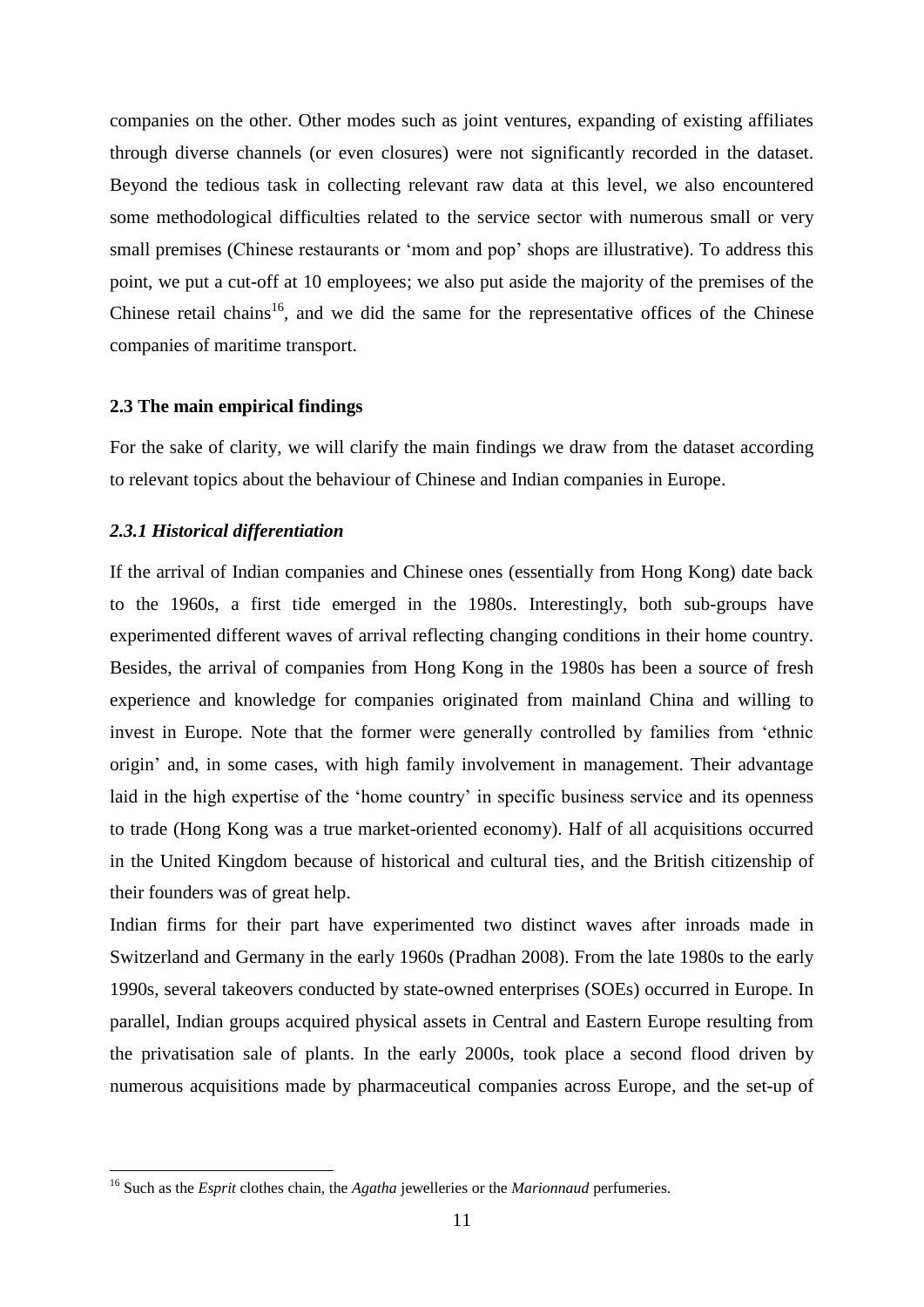representative offices and development centres by IT firms aiming to enlarge their customer bases in Europe.

Companies from mainland China entered Europe during the 1980s: this first stride was made of large and quintessential SOEs in strategic sectors such as finance, shipping or specialized services. A second surge emerged in the 1990s and swelled in the early 2000s, following the government policy to promote and back OFDI (‗go outside'). It was characterised by diverse ownership structures – private ownership, local government ownership, and foreign participation.

*Finding 1. The arrival of Chinese and Indian firms in Europe is linked to home country constraints and incentives (regulatory framework affecting OFDI, government commitment to support domestic companies when they embark on internationalization through FDI).*

#### *2.3.2 Geographic pattern*

Germany, France and the United Kingdom are the first recipient countries as well for Chinese investment flows in Europe (including those from Hong Kong) as for Indian ones. Such a trend concerns both organic growth and the acquisition route. Two potential explanations can be advanced: on the one hand, they are the EU's largest countries and markets<sup>17</sup> and, on the other hand, they are the largest European trade partners of China and India: that shows that FDI really supports trade and services-oriented investments. A closer scrutiny unveils that Germany is the top target country, in Europe, for the investments and acquisitions made by Chinese companies whereas the United Kingdom is the first country for takeovers conducted by Indian companies. ‗Psychic distance' and ethnic relatedness along with opportunities seem to be of most importance. German medium-sized companies with specific and valuable technical know-how and customer bases are of particularly interest for both Asian investors.

Central European countries (Hungary, Romania, the Czech Republic, Poland and Bulgaria) follow these core countries. Their attractiveness lies in wages which are 30 per cent lower than the average prevailing in the older EU members<sup>18</sup>. Such advantage is critical for labourintensive activities as the assembly of household appliances, consumer electronics or transport equipment.

<sup>&</sup>lt;sup>17</sup> This finding is consistent with the empirical results of the 'new economic geography' (Markusen & Meskus, 2002).

<sup>&</sup>lt;sup>18</sup> See UNCTAD/WIR06.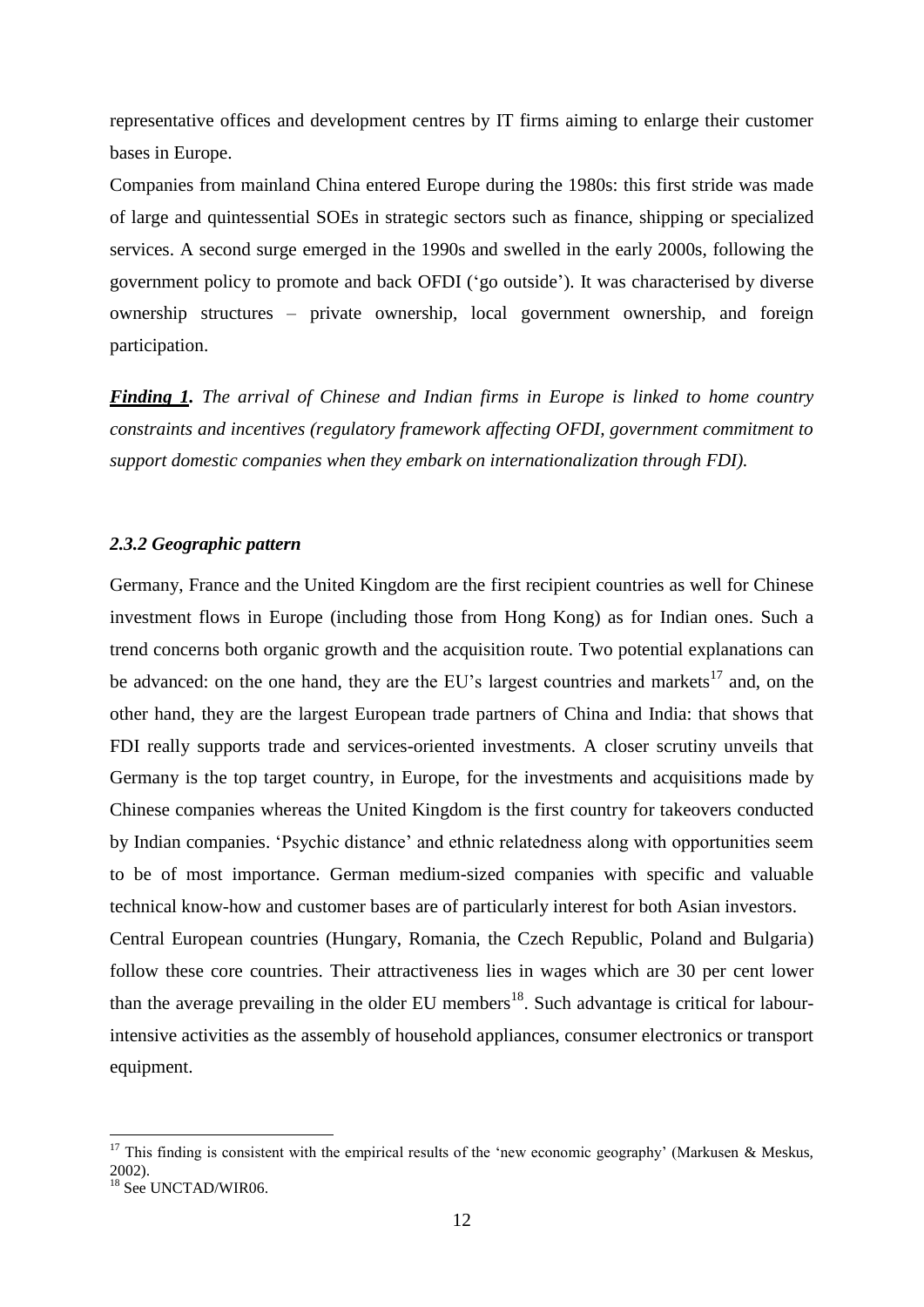*Finding 2. Large European countries are the most favoured destinations due to their size and their status of major trade partners with China and India.*

#### *2.3.3 Underlying motivations*

For Indian and Chinese investors targeting the European area, access to the market is their first motivation. For the Chinese side, this dimension includes trade-support thanks to many sales offices and trade representatives which primary motivation is to facilitate and promote the influx of ‗made-in-China' products into Europe. They are also dedicated to various services to end-customers, a better assessment of local preferences and tastes, a faster satisfaction of needs coupled with a better after-sales service<sup>19</sup>.

Indian companies implemented in Europe, particularly in sectors such as software and ITenabled services, and pharmaceuticals (generics) – which represent the lion's share of their sector distribution here – are basically driven by market-access. Indeed, the former need to have a local presence in their overseas market for effective exports of software and related services.

If the asset-seeking motivation (management capabilities, technological know-how, marketing expertise and brand awareness) takes the second place for both investors, it is quite substantial for Chinese companies whereas it is far behind for Indian ones. As expected, acquisitions is the main route to tap intangible assets, but organic expansion is also used to set up development centres and design institutes within/or close to technological clusters or scientific parks in recipient countries. Both modes of entry have their advantages and drawbacks. *Greenfield* investment and wholly-owned subsidiaries allow a complete control on activities, but it is a slower route to be operational in a distant cognitive context. The acquisitions permit to rapidly tap specific assets, particularly intangible ones, but they include also disadvantages when the foreign company has to run the acquired company (liability of foreigness). If some Chinese firms<sup>20</sup> are displaying a keen interest to set up research and development (R&D) activities in Europe, their subsidiaries are mostly 'observation outposts' – bring back to the parent company new sources of knowledge – whereas ‗market colonizers' – *i.e.* adapt products to local customers and get experience and learning – are to date scarce. For example, the Chinese telecom equipment manufacturers Huwaei and ZTE have set up

<sup>&</sup>lt;sup>19</sup> If one takes into account the many retail outlets of chain stores, like Esprit or the Watson Group, and the reception or representative offices of shipping companies, such as China Ocean Shipping Co. or China Shipping Container Lines Co., the whole picture is even more suggestive.

 $20$  Notably TCL, Wanxiang and ZTE.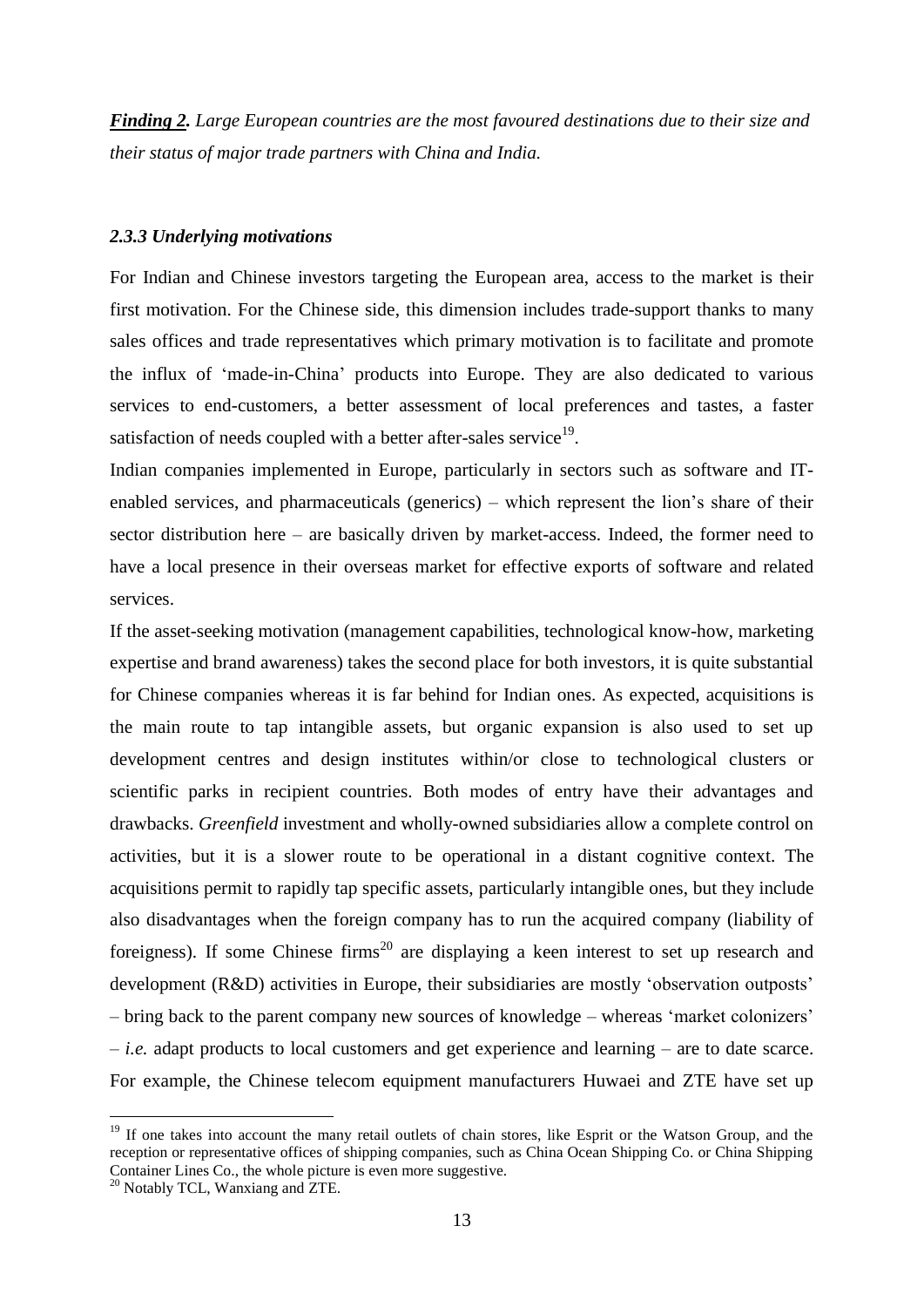R&D facilities, just opposite from Ericsson's head office in the Kista scientific park close to Stockholm<sup>21</sup>, whereas Hisense also has established a R&D centre close to Philips' headquarters in Eindhoven (The Netherlands).

Indian companies are also looking for specific assets when locating in Europe, but in the majority of cases this motivation is associated with market-access motivations. For example, when Wipro Technologies took the decision to locate in France, they chose scientific parks (in the South – Biot – and in the West – Rennes), in order to get direct connections and capture technological externalities, but also to provide business services to large European companies.

*Finding 3. Access to the market is before the asset-seeking motive as the main driver of the arrival of Chinese and Indian firms in Europe.*

<sup>&</sup>lt;sup>21</sup> Interestingly, Huawei set up its R&D centre in 2001, when the Swedish company was downsizing, and therefore a lot of human resources were available. Similarly, it set up an R&D centre in 2007 in Brittany (France) where and when Alcatel-Lucent was closing its R&D facilities.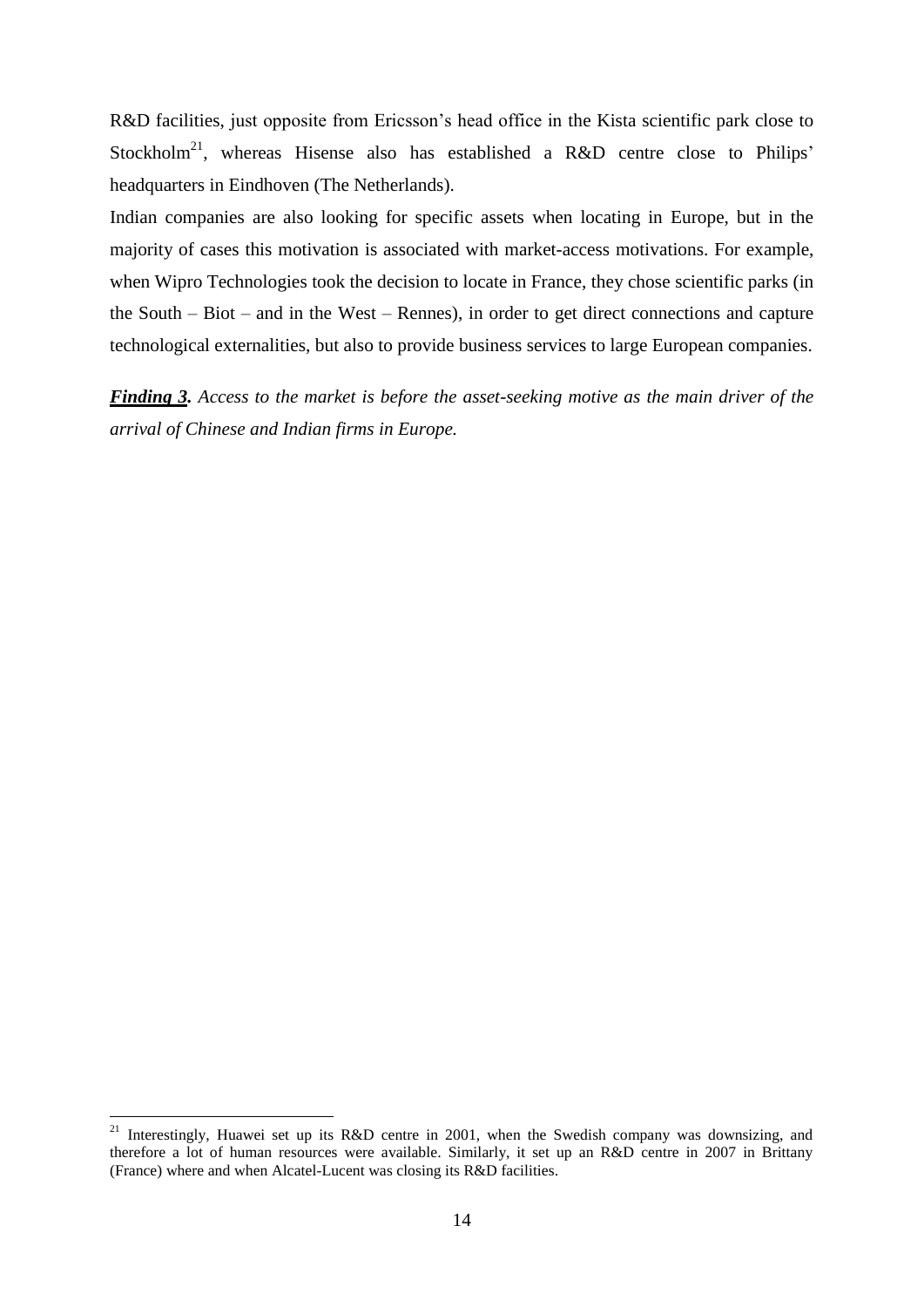The different features of Chinese and Indian investments on a global and European level have been summed up in table 3.

|                              | China                                                                                                                                           | India                                                              |
|------------------------------|-------------------------------------------------------------------------------------------------------------------------------------------------|--------------------------------------------------------------------|
| Macro-level:                 |                                                                                                                                                 |                                                                    |
| Global (billions of dollars) | 96 (stock 2007)                                                                                                                                 | 29 (stock 2007)                                                    |
|                              | 22 (outflows 2007)                                                                                                                              | 13 (outflows 2007)                                                 |
| Europe $(\% )$               | 3 %                                                                                                                                             | 33 %                                                               |
| <b>Trend</b>                 | Upward since 2001                                                                                                                               | Upward since 2004                                                  |
| Geographic distribution      | First, developing countries                                                                                                                     | First, developed countries<br>(particularly Europe)                |
| Governance ownership         | Prominently, public and<br>collective, but the share of<br>private firms is increasing                                                          | Private companies, essentially<br>family-controlled                |
| Micro-level (Europe):        |                                                                                                                                                 |                                                                    |
| <b>History</b>               | First, firms from Hong Kong<br>(1980s). Afterwards, 2 waves:<br>$1/$ SOEs (1990s) $2/$ firms with<br>diverse structures of ownership<br>(2000s) | Inroads: early 1960s<br>Afterwards, 2 waves (late<br>1980s, 2000s) |
| Geographic pattern           | Main recipient: largest countries                                                                                                               | Main recipient: largest countries<br>(UK stand out)                |
| <b>Motivations</b>           | Market-seeking (trade-support);<br>and asset-seeking                                                                                            | Basically, market-seeking<br>(asset-seeking is far behind)         |

**Table 3.** Characteristics of Chinese and Indian OFDI at a macro-level and micro-level

#### **2.4 Interpreting the evidence**

The question to consider here is whether the above findings fit the existing theories and are consistent with the main hypotheses? A *prima facie* evidence of the European situation look rather more nuanced than the existing academic literature permits to anticipate. Even in its infancy, the presence in Europe of Chinese companies, either from Hong Kong SAR or mainland China, or Indian ones displays a complex picture. No 'one-size-fits-all' approach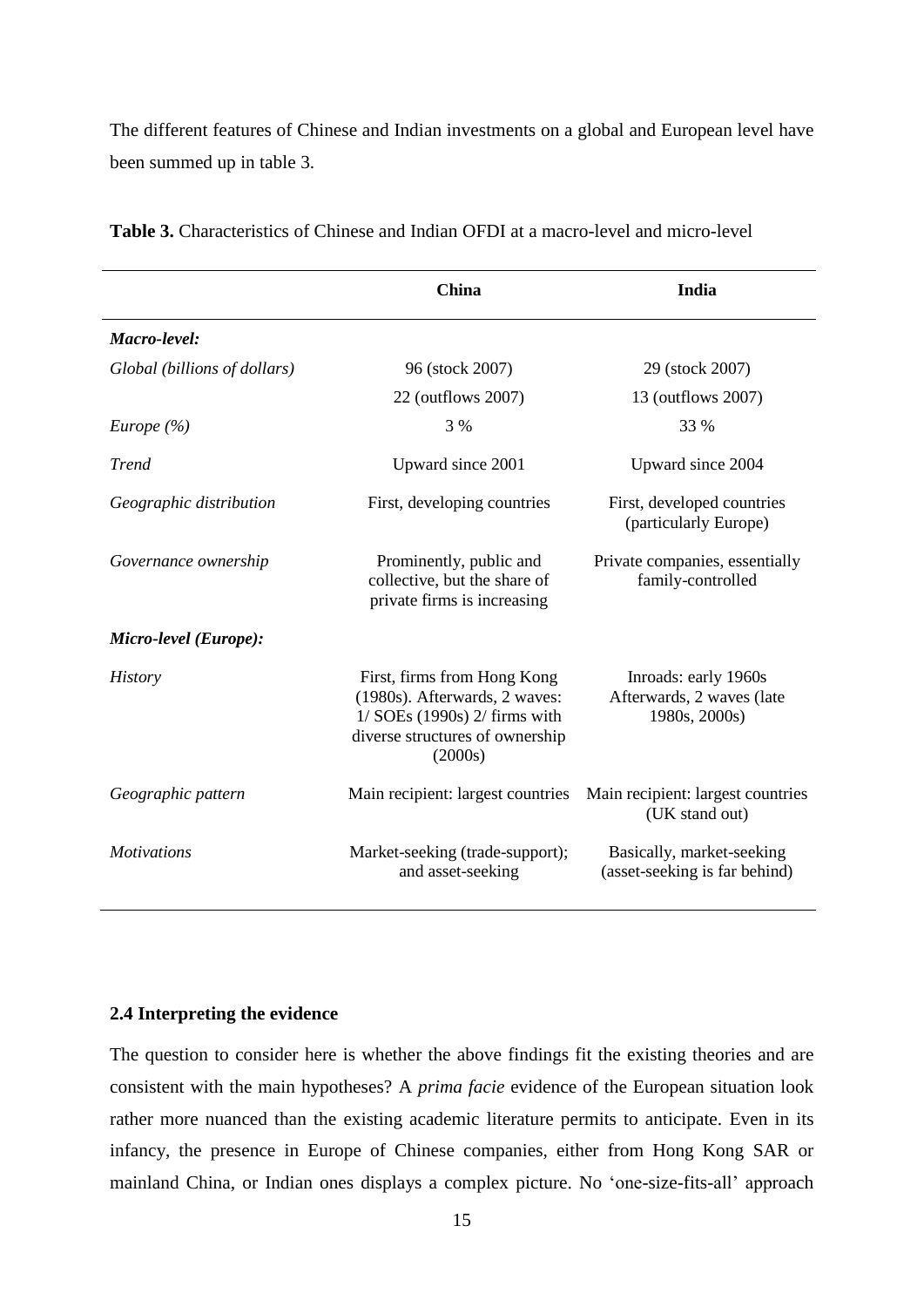seems able to encapsulate the current aspects along with the ongoing trends.

The Dunning's ILO and IDP hypotheses are major candidates for our objective. However, the ILO assumption has some basic limitations, as it is explicitly founded on prior competitive advantage, and is historically grounded in the pre-globalisation era. The IDP hypothesis seems more attractive, but it does not take into account the whole effect of the overarching phenomenon with different modes and motivations.

‗Psychic distance' seems to matter in some cases, particularly at explaining failures of Chinese investments when compared to Indian companies, even whether the gradual process can be better explained by common sense. Indeed, Chinese companies possess little of the crucial managerial resources and capabilities required to run foreign wholly-owned affiliates or to integrate acquisitions when compared to Indian companies.

We also found some evidence of the assertions made by Child and Rodrigues. Up to a point, ‗inward internationalization', through joint ventures and other partnerships in mainland China, can be an alternative route to get the needed assets, but also a prerequisite stage to buy out the European partner, and consequently acquire facilities, brands and skills in Europe. On the contrary, the successful experience of Indian drug companies in a sheltered economy – thanks to the *Patent Act* of 1970 – provides convincing evidence of endogenous development for developing countries. It somehow stresses the importance of ‗special institutions' that accelerate and facilitate the catch-up process (Mathews 2006).

To sum up, two competitive trends and correlative theories are at play: on one side, exportsupport FDI versus asset-seeking FDI, and on the other, a gradual approach based on *greenfield* and wholly-owned subsidiaries, which mostly represents the Uppsala school, *versus* a faster and riskier move, based on takeovers, which is supported by Mathews, Deng or, to a lesser extent, Child and Rodrigues. Both trends have to be viewed not as competing but rather complementary explanations, and therefore, no new approach or theory seems required to characterise and analyse the arrival of Chinese and Indian companies in Europe.

#### **Section 3. THE IMPACTS OF CHINESE AND INDIAN FDI ON EUROPEAN COUNTRIES**

This topic is of particular importance for policy-makers and public sentiment across Europe – it's also of great interest for social scientists – as several and contrasting effects might be expected. But, to our knowledge, no assessment has been conducted at the European level. At least three reasons can be advanced: a phenomenon still in its early stage, the significant delay required to properly grasp the whole consequences, and the relatively low amount of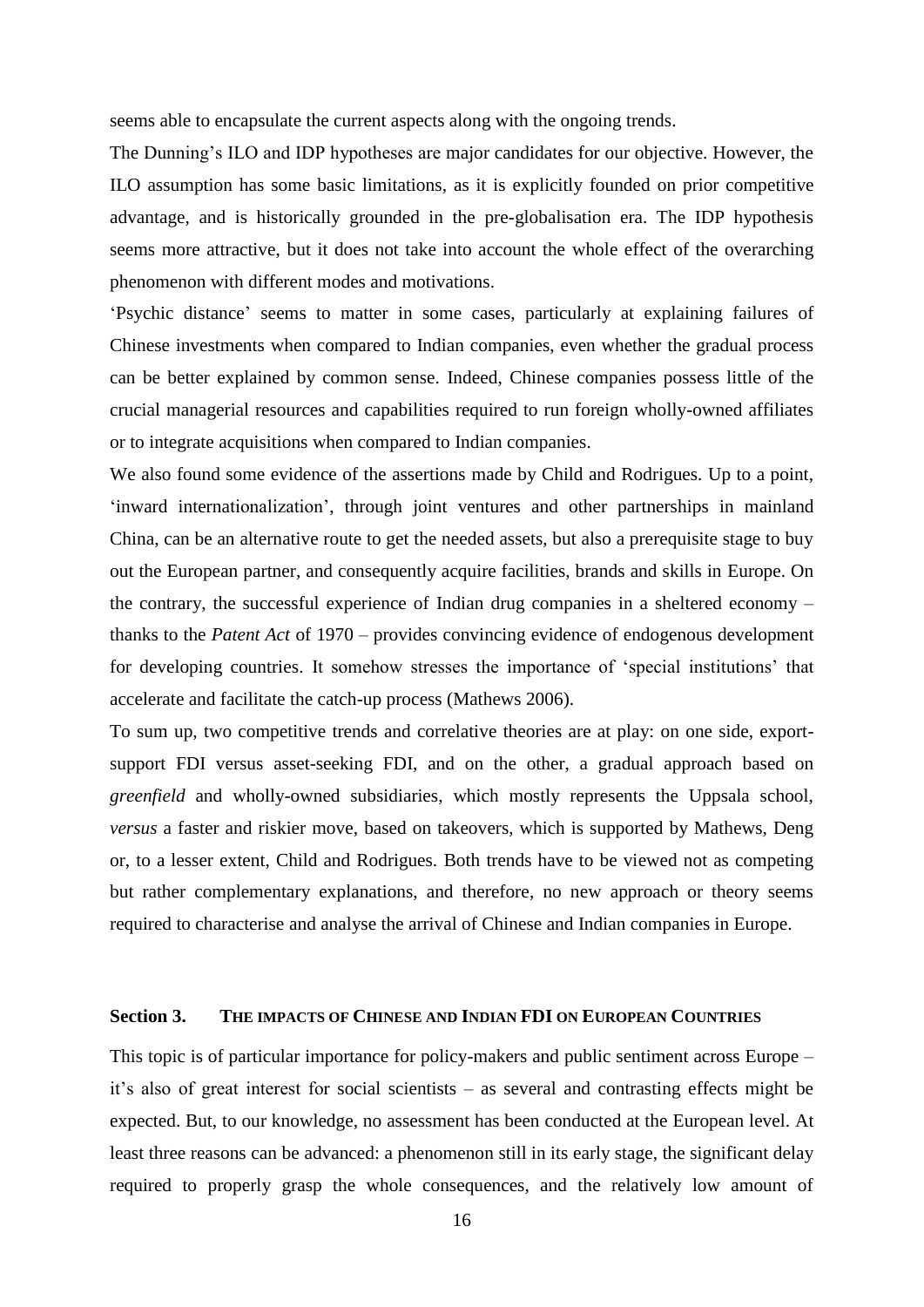operations under consideration. Furthermore, these impacts may be quite different according to the European countries, and to the distinct groups inside each country (producers, consumers). Notwithstanding, we took the initiative to go beyond the common explanation which is largely anecdotal, by resorting to an appropriate analytical tool.

#### **3.1. An analytic framework**

To think about the issue, we started with the scheme put forward by R. Kaplinsky and D. Messner (2008) whose purpose was a little bit different, namely to capture the different interactions of FDI from China and India (dubbed 'Asian drivers') and the global economy, with a focus on some developing countries in Africa, and their resulting impacts.

Here, our goal is less ambitious, with just one channel of interaction – FDI – along with only individual recipient economies, which are mature ones (European countries). In this respect, we restricted ourselves to two sets of impacts, namely the complementary or the competitive impacts. Complementary impacts, which meaning is quite intelligible, are actually increasing effects already at play, while competitive impacts are rather challenging the previous ones. In both cases, we didn't presume that the consequences are positive or negative for recipient economies, but the complementary impacts are generally viewed as positive, or at least neutral, whereas the competitive ones are more negative in their nature.

What we tentatively have done in what follows is: first, through the lens of our findings, we identified the diverse impacts; and, second, we tentatively connected the various effects.

Inside Europe, we picked up four different economic domains that could be significantly impinged by Chinese and Indian FDI –  $i$  other inward FDI ii international trade iii employment and qualifications iv/ competition on product markets. We put aside such aspects as environment and security concerns (considered as central animating issues nowadays) because they are much more complex to tackle. Of course, other domains could be affected, but not in first instance in our opinion. For example, the improvement of consumer welfare had rather to be viewed as an outcome of increased competition (downward prices) or of enlarged imports (increase of the variety of goods available resulting in more choice). Likewise, the innovation at the corporate level is related to the competition in the related industry than a pure autonomous phenomenon.

Figure 2 articulates the different aspects.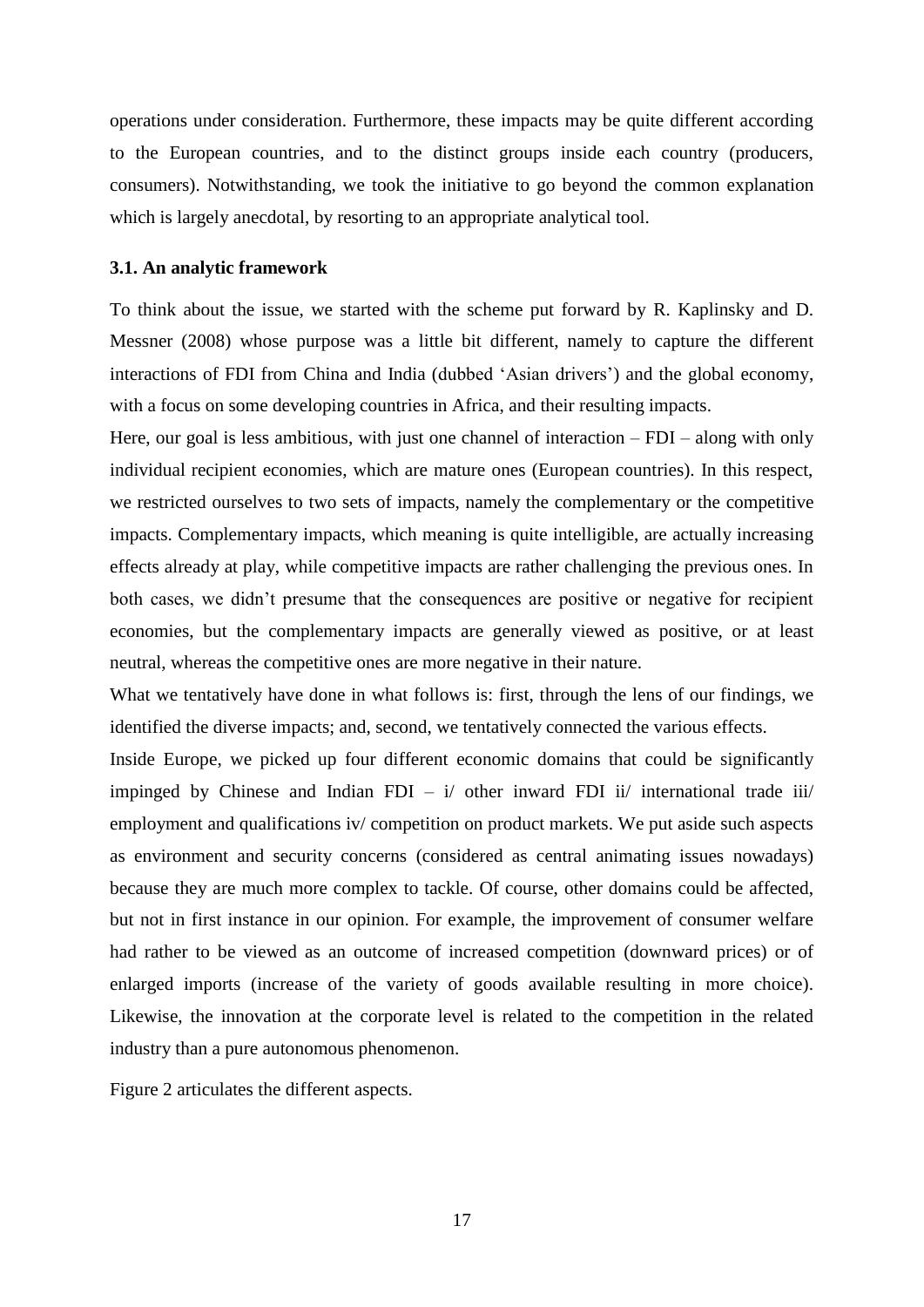



If the representation, given by figure 2, is suited to analytical needs, it does not reflect the real world as each domain is generally intertwined and therefore the effects much more difficult to disentangle. As a matter of fact, the increased competition observed in Europe, due to the arrival of Chinese and Indian enterprises, may produce indirect effects such as layoffs or increased imports from the home country. Thereafter, table 4 gathers and classifies the various effects that are already observable.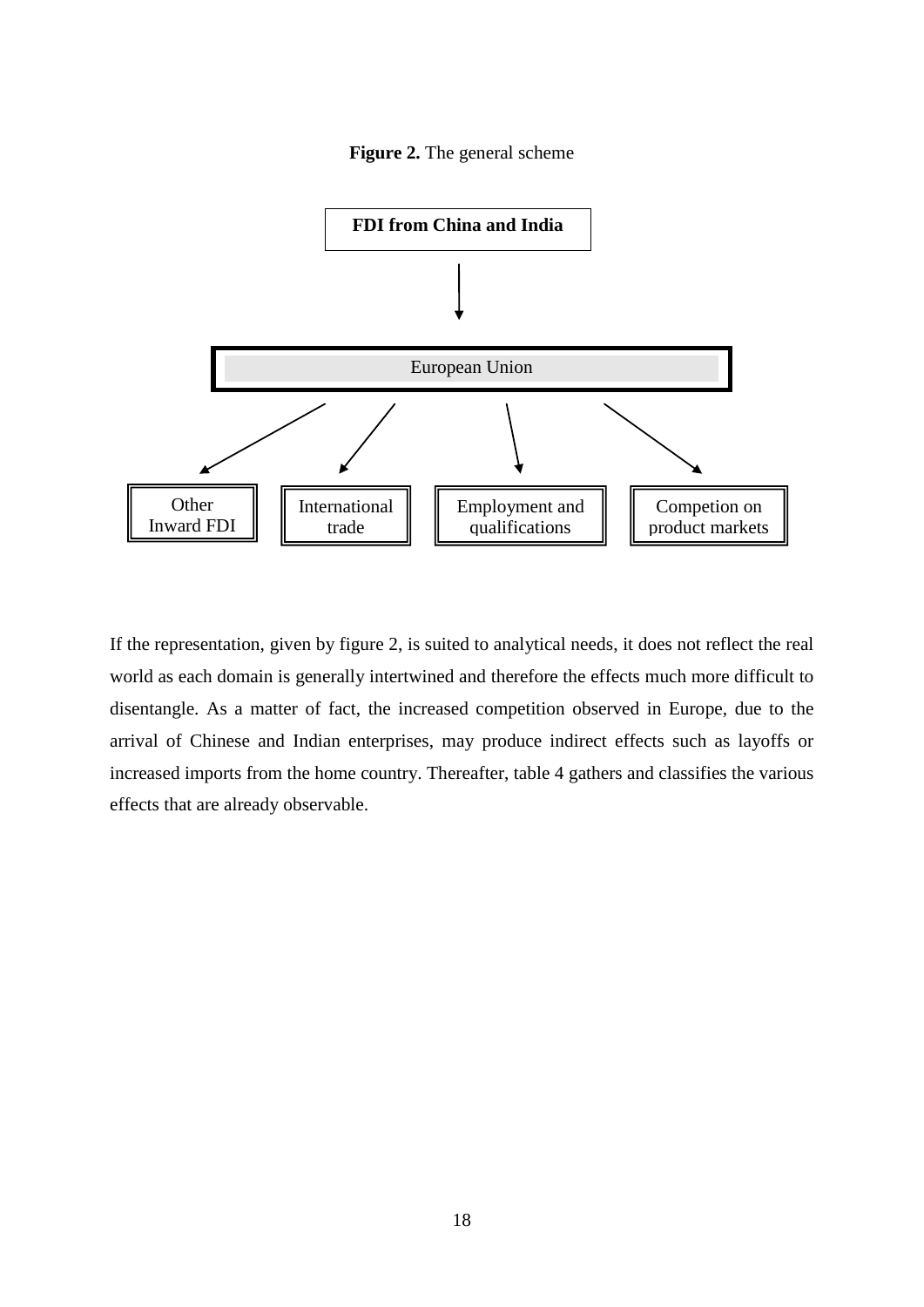| Table 4. Complementary or competitive effects on European countries resulting directly from |  |  |
|---------------------------------------------------------------------------------------------|--|--|
| the arrival of Chinese and Indian companies                                                 |  |  |

| <b>Domains affected</b>                  | <b>Nature of</b><br>impacts | <b>Impacts and causal connections</b>                                                                                                                |
|------------------------------------------|-----------------------------|------------------------------------------------------------------------------------------------------------------------------------------------------|
| <b>FDI</b>                               | complementary               | FDI flows from China (plus investments by<br>'sovereign wealth funds') and India are a<br>fresh source of investment for European<br>economies       |
|                                          | competitive                 | with<br>other<br>They<br>compete<br>countries,<br>particularly developing ones, willing to<br>invest in Europe (crowding effect)                     |
| <b>International trade</b>               | complementary               | FDI (Chinese one in particular) supports and<br>facilitates the import of cheap consumer or<br>intermediate goods from China                         |
|                                          | competitive                 | These imports of cheap goods can displace<br>local producers, or service providers<br>(maritime transport companies in the case of<br>China)         |
| <b>Employment and Qualifications</b>     | complementary               | Extra jobs (qualified occupations in many<br>cases). Secured jobs when European firms in<br>financial distress or declared bankrupt are<br>took over |
|                                          | competitive                 | Layoffs or job reductions resulting from the<br>closing or production relocation, following a<br>takeover by a Chinese or an Indian company          |
| <b>Competition on product</b><br>markets | complementary               | Accelerate<br>the<br>restructuration<br>and<br>consolidation of European industries. Spurt<br>process and product innovation                         |
|                                          | competitive                 | An over-competition based on price can be<br>detrimental for incumbent firms or even<br>industries                                                   |

#### **3.2 Discussion**

Let us introduce some comments and discussion on table 4.

First of all, the possible economic effects of Chinese and Indian investments are somehow linked to the importance of their presence in European countries or sub-regions. Indeed, it is reasonable to presume that the impacts might be more significant in countries where their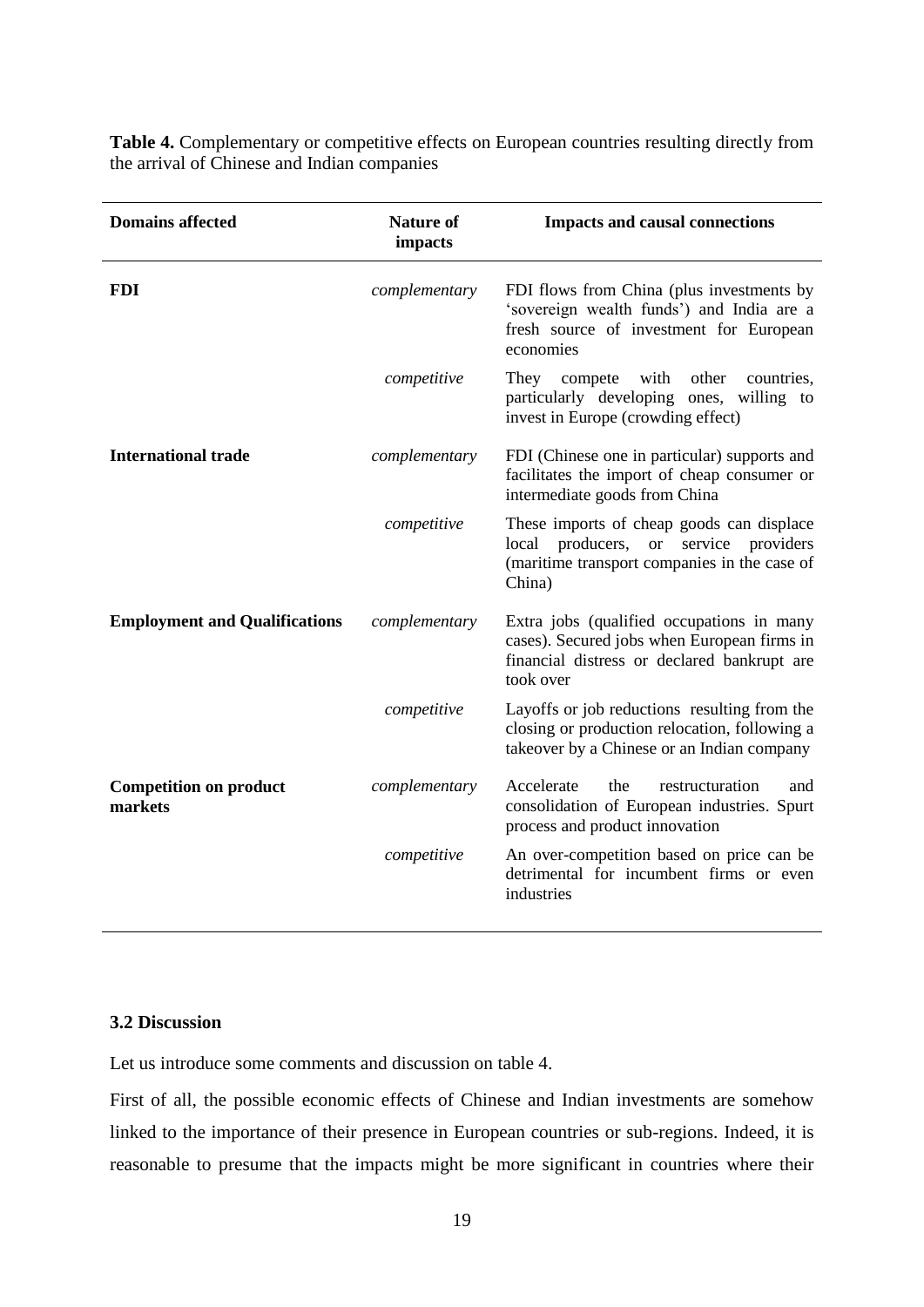affiliates are the more numerous (UK, Germany and France); however, these countries are the largest ones, and somewhere, the effects are diluted, except when the investment is made in a depress region.

The effects can also change according to sectors, and complementary versus competitive impacts are potentially significant at this level. For example, by targeting the machine-tools sector in Germany, both Indian and Chinese companies can raise economic issues and stir political concerns. Last, the possible effects are also dependent of the entry mode: indeed, buyouts have not the same result as *greenfield* investments or the set-up of joint ventures. The former can result in a loss of control over strategic assets, of asset-stripping or the sharp reduction in the workforce.

Second, it can readily be seen that the main features of Chinese and Indian enterprises in Europe are not similar. Hence, the possible effects might be different, particularly in the international trade domain with a very contrasted figure: on the one hand, the EU has a swelling trade deficit with China (from -49 in 2000 to -160 billions of euros in 2007) and, on the other, it runs a positive balance of trade with India (from 1 to 3 billions euros for the same period). And, as far as China is considered, the trend unveils a competitive aspect when Chinese companies are climbing up the value ladder when they set up European affiliates to get direct contact with local consumers or to venture into marketing activities. More generally, the distinct figure of Indian-EU and Chinese-EU trade exchanges generate distinct economic impacts on European economies with different policy implications. In turn, these ‗trade barriers' can enhance the arrival of Chinese companies in Europe.

Third, we put emphasis on impacts directly affecting individual European countries, but some indirect effects are also at play and, although still of minor importance, they could become more significant in the future. By taking into consideration the US economy – because it is still the prominent driver of the global economy – as a host country alternative for Europe when considering Chinese and Indian OFDI (currency change effect), it could yield some several side effects.

Four, we have downplayed strategic implications in a context of permissive liberalisation for FDI. But things can change. By way of illustration, just have a look at the emerging of ‗sovereign wealth funds'. If they have contributed to stabilize an US financial system in complete disarray – during the second half of 2008 when the financial crisis was quite out of control – they are also an alternative source of financing for FDI. But their geographic origin – basically countries with significant forex reserves, *i.e.* China, Russian Federation and the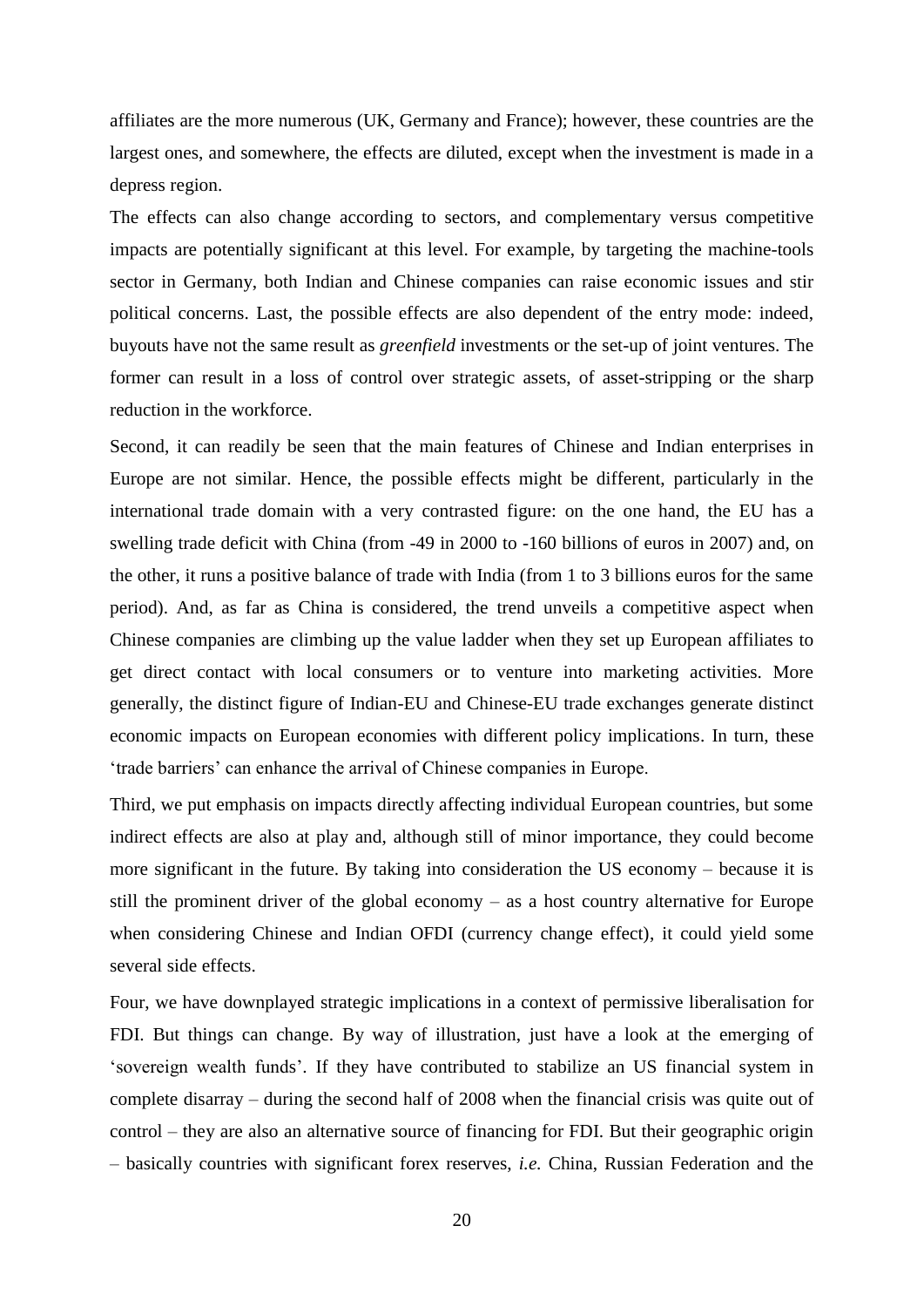oil-rich Gulf states – they have reintroduced political and strategic considerations to be taken into account in the FDI domain.

To summary, one has to bear in mind the contingent aspect of all these effects on the European economies. If the general scheme previously used is valid for the time period under consideration, it can evolve significantly in the future.

#### **PERSPECTIVES AND POLICY IMPLICATIONS**

1

Indian and Chinese companies, as they are at their early stage of their arrival in Europe, would presumably enlarge their presence because they are aspiring to become significant global players in their respective industries. Moreover, investment promotion agencies across Europe are establishing (or expanding) representative offices in both countries to attract local investors. However, the context would be slightly different. What is at stake here is the choice made by many companies in China and India towards low-cost production. Unquestionably, it has been the main engine of China's economic miracle. More generally, as inputs, labour and energy costs, and protection for employees and environment all got tougher (notwithstanding currency appreciation for China), the set-up of manufacturing facilities across Europe might be a real option for Chinese and Indian investors in the coming years.

Policy implications resulting from both investors may be distinct particularly in two sensitive areas: international trade and the role played by the Chinese ‗sovereign wealth fund' (SWF). These issues are commonly addressed by the European Commission. Obviously, the steady increased of the trade deficit with China bear economic and political consequences. This dynamic has already put severe pressure on a number of European industries. The European Commission, which is in charge of the trade relationships between the EU members and the world, resorts to antidumping measures to protect European producers against 'unfair' practices. But consensus here is not easy to reach due to contrasting point of views at national level.

OFDI financed by SWFs are viewed as controversial, due to close link with their homecountry government. Indeed, it's questionable and requires monitoring. So far, the stakes detained in Europe by the China Investment Corp., the Chinese  $SWF<sup>22</sup>$ , are tiny, and do not exhibit any activism contrary to hedge funds or private equity-funds, and they are long-run

 $22$  This fund has been created in 2007; its amount is estimated to about 200 billion of dollars, with about 90 billion of dollars to be spent on assets abroad; furthermore, the State Administration of Foreign Exchange is trying to establish itself as a sovereign investor.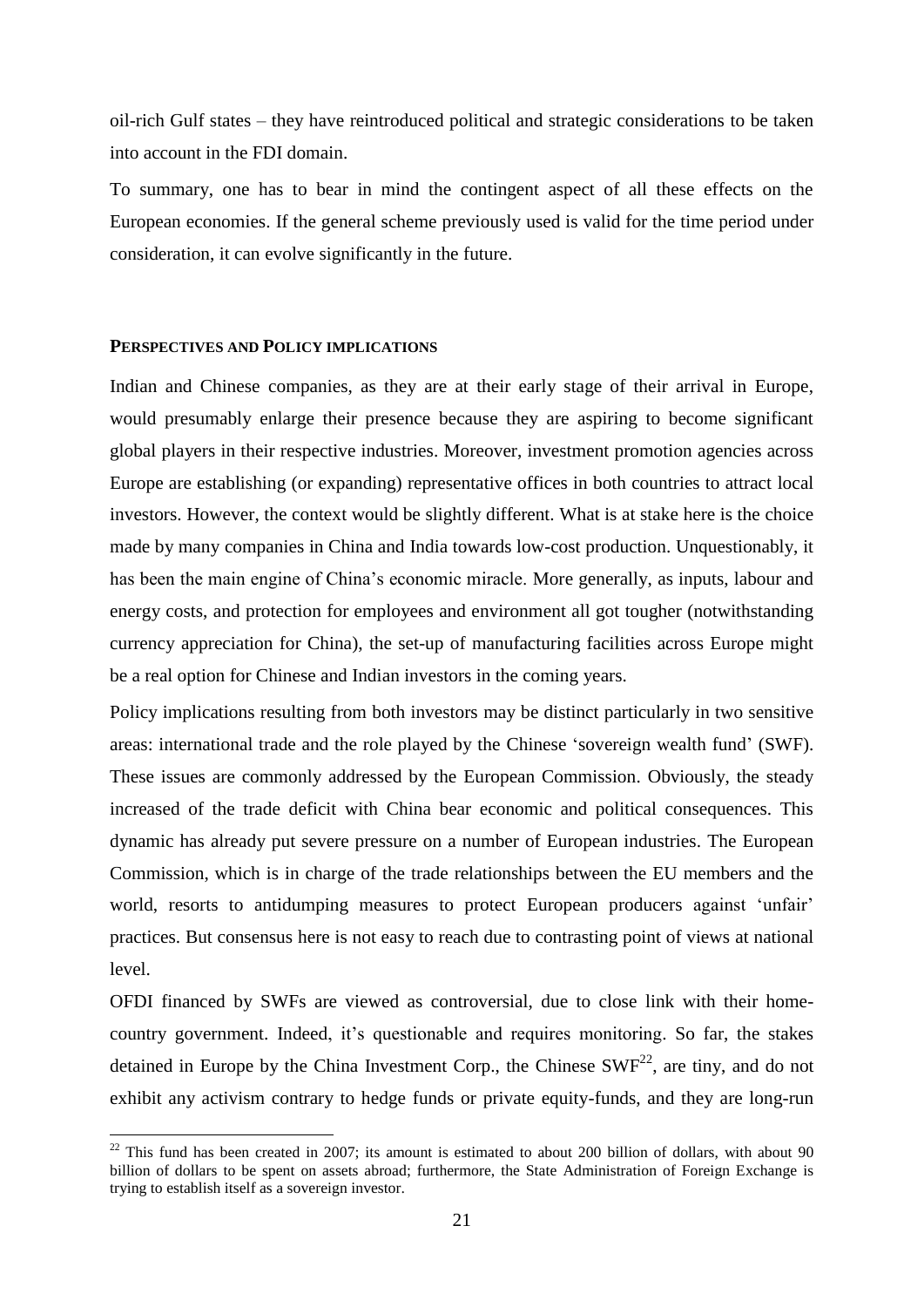committed. However, it makes good economic sense to look after its behaviour in some detail, particularly with the consequences of the *subprime mortgage crisis* initiated in the United States, that will be severe in its effects and long-lasting duration.

The policy followed by the European Commission is to ensure reciprocity on these different issues. But such approach is particularly inefficient in terms of close outcomes, as India and China are still developing countries, even if they are transforming their domestic context rapidly.

At a national level, there is no economic rationale or supporting evidence to reverse the current policy to welcome these investments. For example, as far as employment and qualifications are concerned, there is no clue of negative impacts. So, sectors such as the Chinese telecom equipment one or the Indian software and IT-enabled sector, which have grounded their entrance and further development in Europe, through *de novo* investments, have created numerous jobs with medium and high qualifications<sup>23</sup>. This general picture could be different if mergers-and-acquisitions prevail in the future, as they usually deprive the job toll with, at times, relocation of manufacturing lines in the home country. Surprisingly, the opposite prevails, in some cases, with jobs being kept on or even extra jobs<sup>24</sup>.

In conclusion, further field research on China and India's outbound FDI in general, and towards Europe in particular, are worth considering to getting an up-to date view of a phenomenon still in its early stage both to address academic considerations, and also to flesh out policy implications.

<sup>&</sup>lt;sup>23</sup> For example, *Huawei* now has 2,000 people on the payroll in its European subsidiaries.

<sup>24</sup> By way of illustration, *Nanjing Automobile* relocated its production of *MG Rover* cars in China before moving back two years latter to the UK.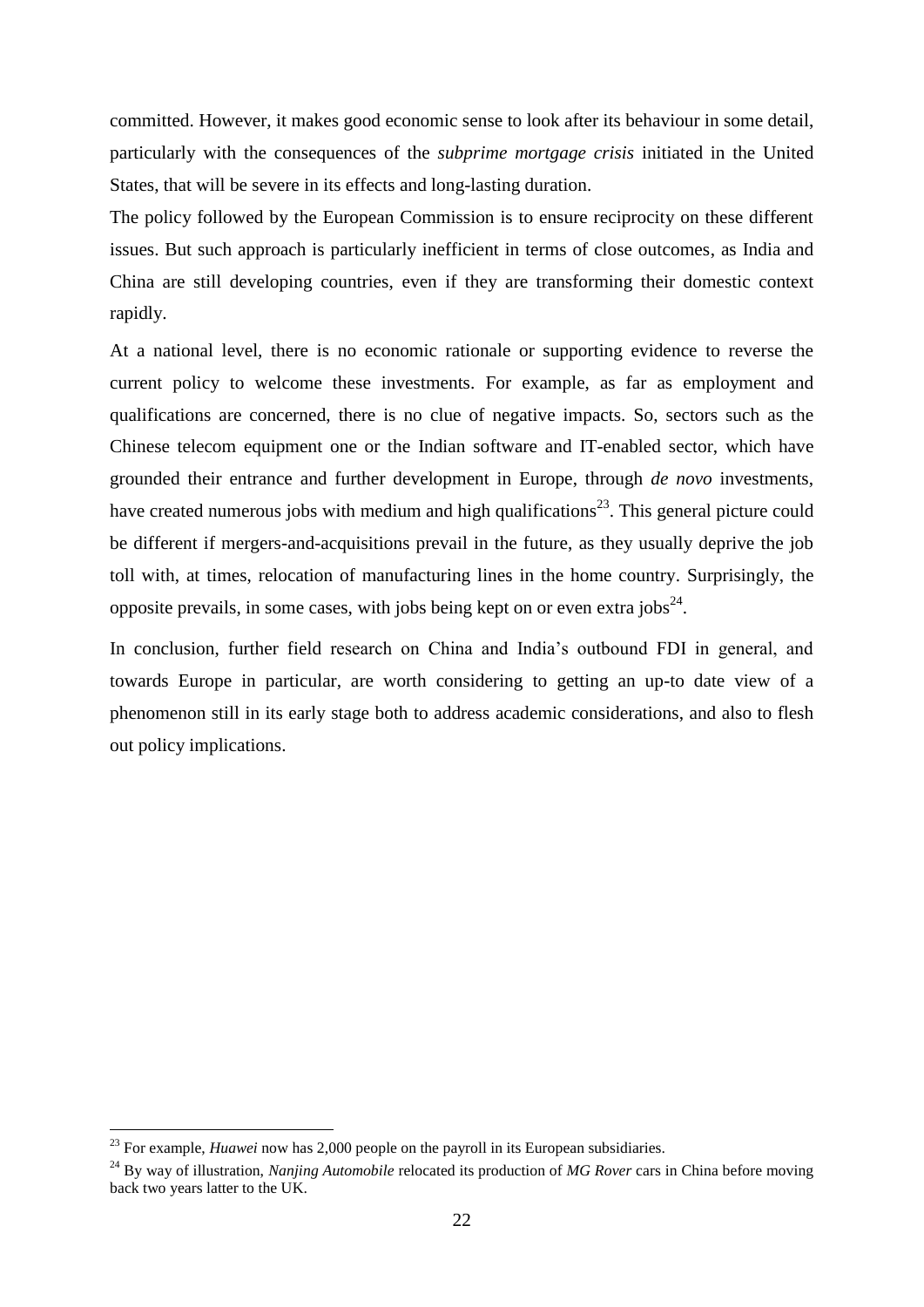#### **References**

C. Bartlett and S. Ghoshal (2000), Going global: lessons from late movers, *Harvard Business Review* 78, 133-142

P. J. Buckley and M.C. Casson (1976), The Future of the Multinational Enterprise, London: Macmillan.

P. J. Buckley, L. J. Clegg, A.R. Cross, X. Liu, H. Voss and P. Zheng (2007), The determinants of Chinese outward foreign direct investment, *Journal of International Business Studies* 38, 499-518.

R. Caves (1971), International corporations. The industrial economics of foreign investment, *Economica* 8, 1-17.

J. Child and S.B. Rodrigues (2005), The internationalization of Chinese firms: A case for theoretical extension, *Management and Organization Review* 1 (3), 381-410.

P. Deng (2004), Outward investment by Chinese MNCs: motivations and implications, *Business Horizons* 47 (3), 8-16.

P. Deng (2007), Investing for strategic resources and its rationale: the case of outward FDI from Chinese companies, *Business Horizons* 50 (1), 71-81.

J.H. Dunning (1974), Economic analysis and the multinational enterprise, London: Allen & Unwin.

———— (1978), Explaining changing patterns of international production: in defence of the eclectic theory,' *Oxford Bulletin of Economics and Statistics* 41, 269-296.

———— (1981), The eclectic theory of the MNC, London: Allen & Unwin.

———— (1992), Multinational enterprises and the global economy, Wokingham: Addison-Wesley.

———— (1998), Globalization, Trade and Foreign Direct Investment, London: Elsevier.

———— (2005), Transnational corporations and economic development: from internationalization to globalization, Basingstoke: Palgrave Macmillan.

———— (2008), Space, location and distance in IB activities: a changing scenario? Dunning & Gugler (eds), Foreign Direct Investment, Location and Competitiveness, Elsevier.

J.H. Dunning and R. Narula (1996), The Investment Development Path Revisited: Some Emerging Issues, in J.H. Dunning and R. Narula (eds) Foreign Direct Investment and Governments: Catalysts for Economic Restructuring, pp 1-41, London: Routledge.

S. Filippov and T. Saebi (2008), Europeanisation strategy of Chinese companies: its perils and promises, WP n°55, United Nations University – MERIT, Maastricht.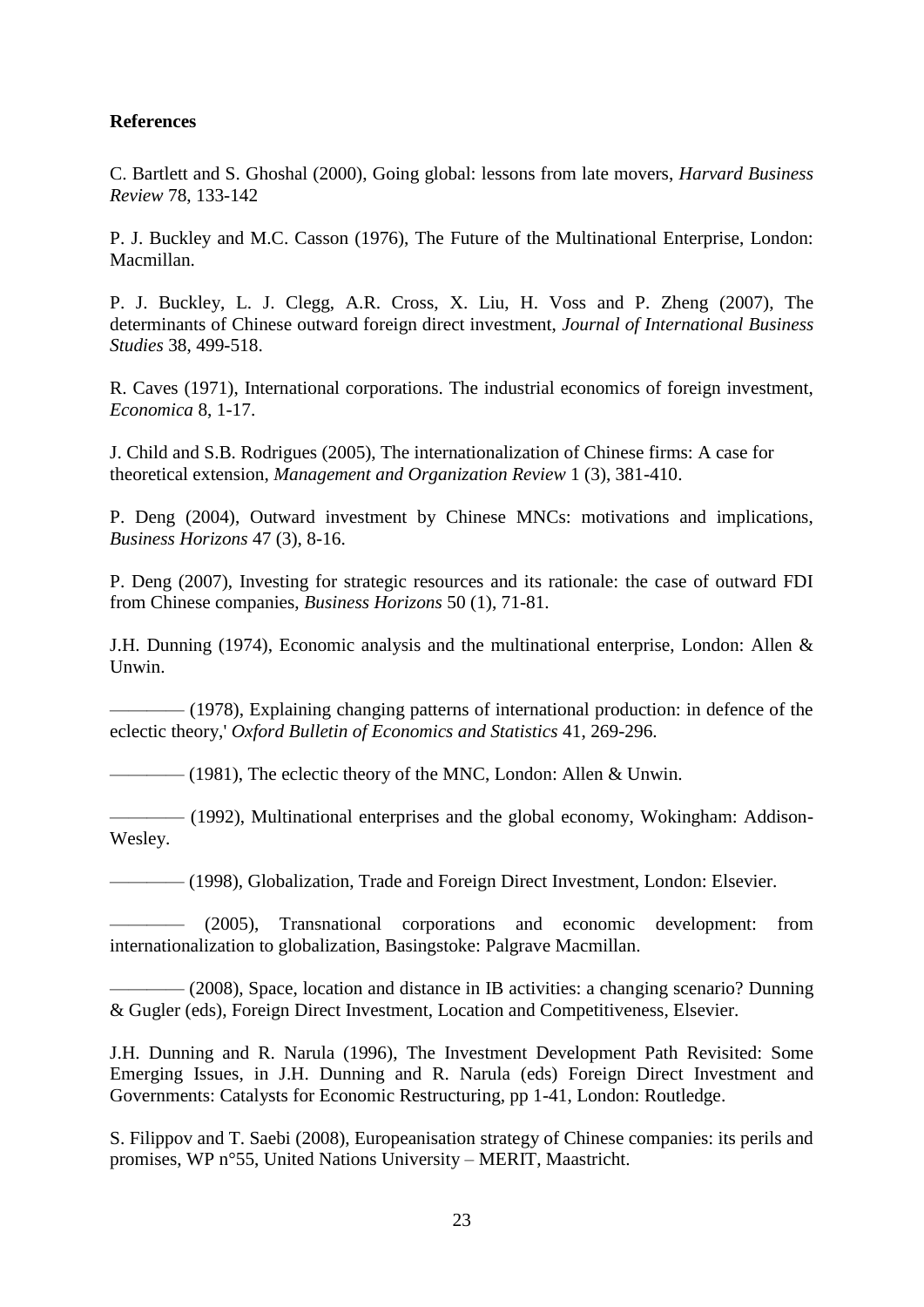P. Gammeltoft (2008), Emerging multinationals: outward FDI from the BRICs countries, *International Journal of Technology and Globalisation* 4, 5-22.

A. Goldstein (2007), Multinational Companies from Emerging Economies, Palgrave MacMillan.

E. Hong and L. Sun (2006), Dynamics of internationalization and outward investment: Chinese corporations' strategies, *China Quarterly* 187, 610-34.

Y Huang (2008), Capitalism with Chinese characteristics, Cambridge University Press.

S. Hymer (1960), The international operations of national firms. A study of direct foreign ivestment , Ph. D. Thesis, Massachusetts Institute of Technology, Cambridge, MA.

J. Johanson and J.-E. Vahlne (1977), The internationalization process of the firm. A model of knowledge development and increasing foreign market commitments, *Journal of International Business Studies* 8, 22-32.

R. Kaplinsky and D. Messner (2008), The Impacts of Asian Drivers on the Developing World, *World Development* 36 (2), 197-209.

C.P. Kindleberger (1969), American business abroad, London: New Haven.

X. Liu, B. Trevor and S. Chang. (2005), Chinese economic development, the next stage: outward FDI? *International Business Review* 14, 97-115.

J. R. Markusen and K. E. Maskus (2002), Discriminating among alternative theories of the multinational enterprise, *Review of International Economics* 10 (4), 694-707.

S. A. Mathews (2006), Dragon multinationals: new players in the 21st century globalization, *Asia Pacific Journal of Management* 23, 93-113.

C. Milelli, F. Hay and Y. Shi (2009), Chinese firms enter Europe: Some empirical evidence in Z. Wu (ed.), "Financial Reform and International Integration of China", London: Routledge (forthcoming).

C. Milelli and F. Hay (2008), Characteristics and impacts of the arrival of Chinese and Indian firms in Europe: first evidence, Workshop: *'Emerging Multinationals': Outward Foreign Direct Investment from Emerging and Developing Economies*, Copenhagen Business School, 9-10 October 2008.

R. Morck, B. Yeung and M. Zhoa (2008), Perspectives on China's outward foreign direct investment, *Journal of International Business Studies* 39 (3), 337-50.

R. Nagaraj (2006), Indian investments abroad: What explains the boom? *Economic and Political Weekly,* vol. XLI, n°46.

P. Nolan (2001), China and the global economy: national champions, industrial policy and the big business revolution, New York: Palgrave.